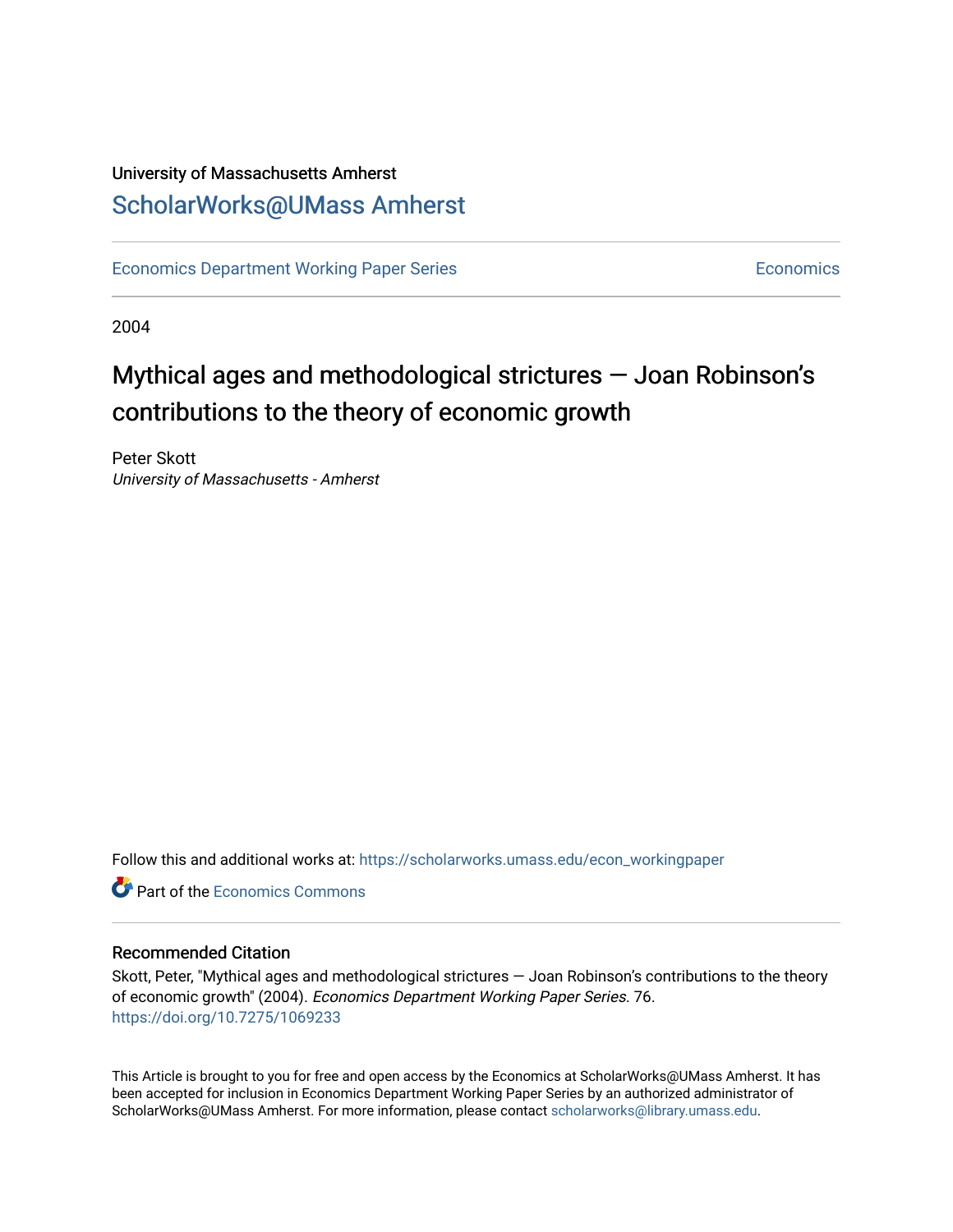# **DEPARTMENT OF ECONOMICS**

**Working Paper** 

Mythical ages and methodological strictures — Joan Robinson's contributions to the theory of economic growth

Peter Skott

Working Paper 2004-09



# **UNIVERSITY OF MASSACHUSETTS AMHERST**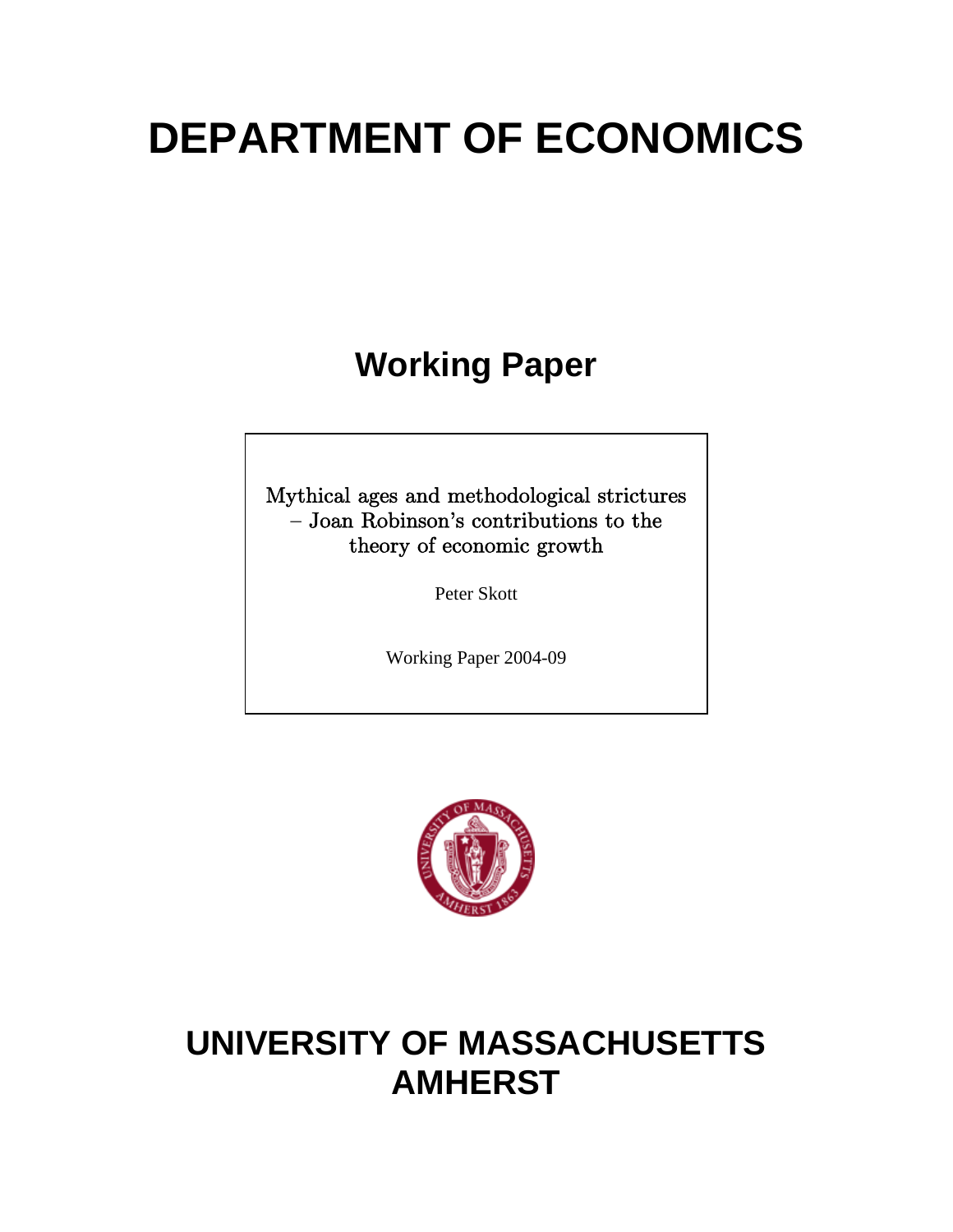## Mythical ages and methodological strictures - Joan Robinson's contributions to the theory of economic growth<sup>∗</sup>

Peter Skott†

27th May 2004

#### Abstract

This paper considers some methodological aspects of Joan Robinson's contribution to post-Keynesian growth theory. Joan Robinson's criticisms of equilibrium analysis, of the conflation of logical and historical time and of the uses (and misuses) of mathematical formalisation are scathing. But while many of her points are well taken, parts of her argument appear questionable. As a result, her methodological critique of equilibrium economics may be misleading. Moreover, she failed to appreciate the potential gains from mathematical formalisation. The further development of a Robinsonian analysis of economic growth calls for a reconsideration of these aspects of her legacy.

JEL classification: B31, B41, O41

Key words: Joan Robinson, equilibrium, stability, historical time.

<sup>∗</sup>Paper prepared for the Joan Robinson Conference, University of Vermont, 17-19 October 2003. I wish to thank Paul Auerbach, Avi Cohen, Bill Gibson, Don Katzner and participants at the Joan Robinson Conference and at a seminar at the University of Massachusetts for helpful comments and suggestions.

<sup>†</sup>Department of Economics, University of Massachusetts, Amherst, MA 01003; pskott@econs.umass.edu.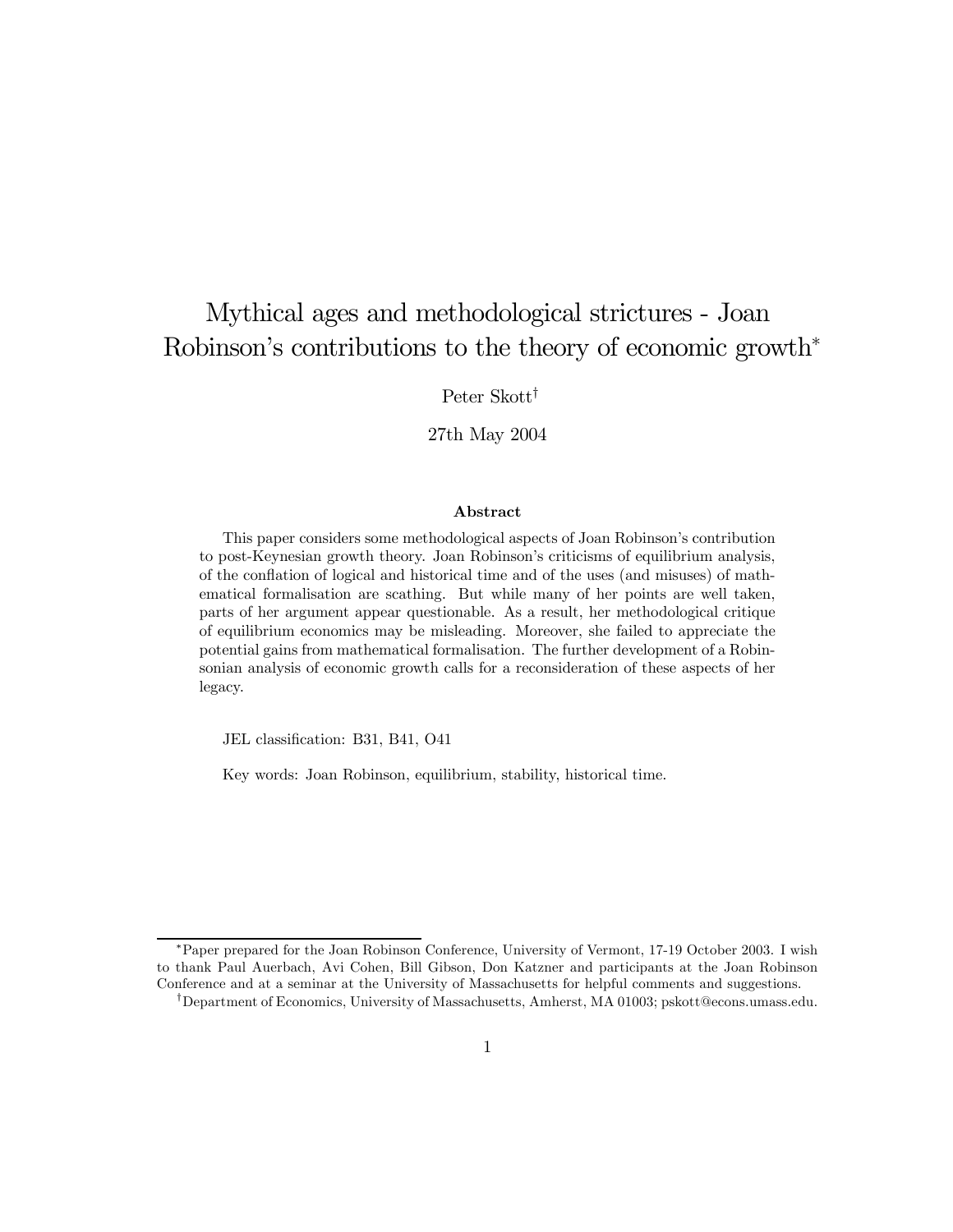As a student I found Joan Robinson's work exhilarating. But the excitement was combined with an element of frustration. As hard as I tried, I often reached a point where it seemed impossible to understand *precisely* what she was saying. Her writing was stimulating, and it created a legitimate space for the questioning of textbook orthodoxies. Her vision also seemed right. But there appeared to be a lot of details, both in her criticism of neoclassical theory and her constructive alternative, that still needed to be worked out. Alternatively, of course, the details might have been worked out already but deemed so obvious that the reader would not need to see them spelled out.

Re-reading her work I still find it wonderfully stimulating. But some of the problems also seem to remain and, somewhat hesitantly, I have decided to use this occasion to confront these problems, rather than to focus on aspects of her work that I fully agree with. My reason for doing so is a fear that some of her influential methodological positions may stand in the way of the further development and extension of her substantive vision of capitalist accumulation. Thus, my criticisms in this paper are motivated precisely by the fact that I share—and have been greatly influenced by—the Robinsonian vision, with its emphasis on aggregate demand, social and distributional conflict, and path dependencies.

#### 1 Equilibrium

#### 1.1 The impossibility claim

The irrelevance of equilibrium economics and the confusion of time and space in neoclassical economics are recurrent themes in Joan Robinson's writing. In one of her best-known articles she put it as follows:

The neoclassical economist thinks of a position of equilibrium as a position towards which an economy is tending to move as time goes by. But it is impossible for a system to *get into* a position of equilibrium, for the very nature of equilibrium is that the system is already in it, and has been in it for a certain length of time. (Robinson 1953-4; quoted from Robinson 1960, p.120, italics in original).

Indeed, this point is at the centre of her critique of neoclassical economics:

The problem of the "measurement of capital" is a minor element in the criticism of neoclassical doctrines. The major point is that what they offer as an alternative to the post—Keynesian theory of accumulation is nothing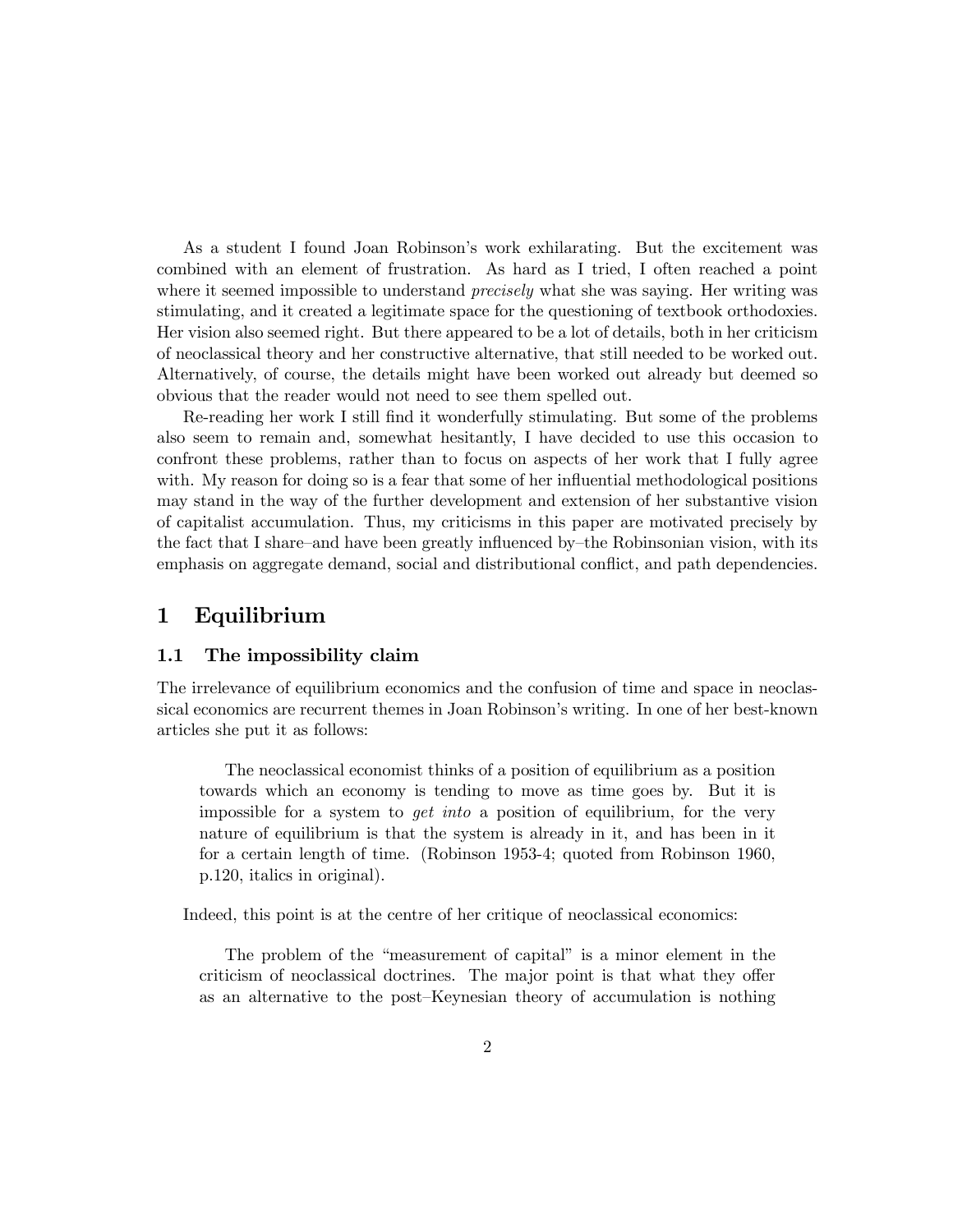but an error in methodology— a confusion between comparisons of imagined equilibrium positions and a process of accumulation going on through history. (Robinson 1974; quoted from Robinson 1978, p 136)

Elsewhere in the same paper she seems to locate the problem in the nature of simultaneous systems of equations. Thus, she claims that "it is not legitimate to introduce an event into a system of simultaneous equations" (Robinson 1978 p. 130).

But is it logically impossible to get into equilibrium, and is it always illegitimate to use systems of simultaneous equations to analyze the effects of unanticipated events? The clear answer to both questions, it seems to me, is no.

Even if equilibrium is understood in a restrictive sense as a state where all expectations are fulfilled and no agent wants to change her behavior, there is no logical impossibility of getting into equilibrium. An "equilibrium" outcome cannot be ruled out on grounds of logic, even if the system has at some point been "out of equilibrium" and movements in time are strictly one-way. It is straightforward, for instance, to describe a simple hypothetical economy with two types of agents (berry pickers and fishermen, say) where the agents initially have mistaken beliefs about the relative price but where an equilibrium with fulfilled expectations and market clearing may come to be established.

Joan Robinson would probably dismiss the example as an idle and irrelevant thought experiment. But "irrelevance" is not something that can be decided on purely logical grounds. In other words, her real claim may not be methodological. It does not concern logical impossibilities. The real, implicit claim may be that in the world in which we live and given the range of questions that she was interested in, it can be misleading to represent the economy as an equilibrium system, where equilibrium is understood as a state of market clearing and universally fulfilled expectations. But if her claim is qualified in this way, most people would probably agree. Agreement with this weak claim may lie behind Paul Samuelson's joke "that the distance between me and Joan Robinson is less than the distance between Joan Robinson and me" (Turner, 1989, p. 128).

Clearly, important disagreements do exist between Robinson and mainstream economics. But these disagreements only become apparent in relation to the substantive, and much more difficult, questions about the adequacy and relevance of various theories and models with respect to carefully defined issues. Substantive questions of this kind cannot be settled by sweeping statements about logical impossibilities. All models involve simplifications. As Robinson has noted herself, we do not want road maps at a scale of 1:1, and it is neither controversial nor interesting to point out that conditions of strict equilibrium in the sense of fulfilled expectations will never be met in the real world. Thus, logical strictures about the impossibility of getting into equilibrium are largely beside the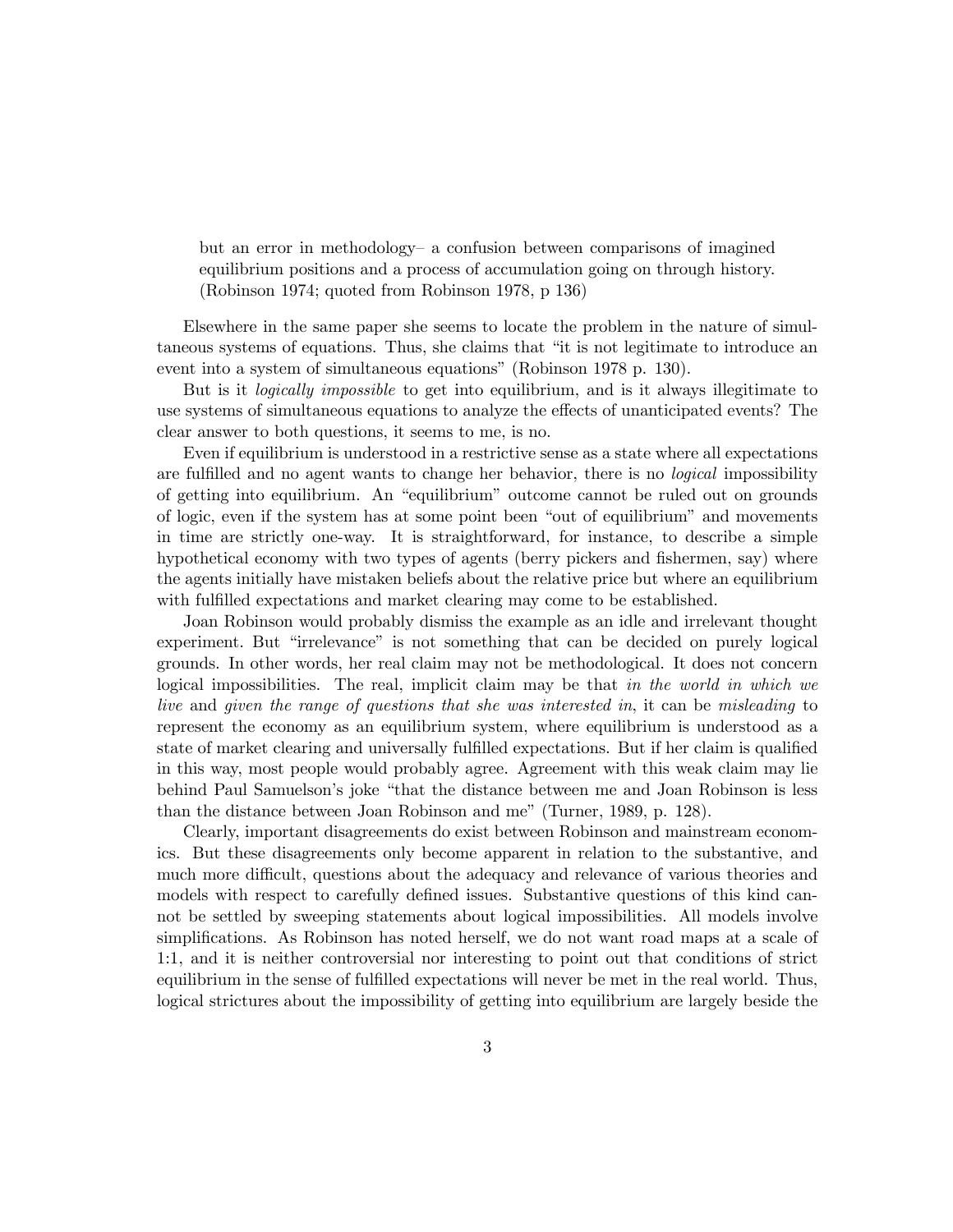point—besides being, strictly speaking, wrong.

What about simultaneous systems? Surely it is correct that few real-world interactions are strictly simultaneous and that the introduction of an unanticipated event must lead to a sequence of causal changes rather than simultaneous interactions. This claim may be true but it is not very helpful. Even if the world is completely sequential, this realworld sequentiality does not imply that theories must also eschew simultaneity. Theories simplify, and as soon as there is simplification, the unconditional claim of sequentiality must go. Putting it differently, theories typically aggregate in time (events that do not occur at exactly the same moment are treated as if they did) as well as among goods and agents. Thus, there is no a priori reason for imposing strict sequentiality between the variables considered by the theory. In many cases a good theoretical approximation to the behavior of the real world may involve simultaneous equations. Here again, a purely methodological claim takes us nowhere. We need to spell out precisely where certain theories and models go wrong and why the simplifications relating to the treatment of time and dynamics in those theories may be particularly misleading. Better still, we need to formulate alternative theories that better capture the salient features of the real world. Methodological claims do little to settle these substantive issues.<sup>1</sup>

The mixture of methodological and ontological considerations shows up in Robinson's explicit discussion of equilibrium in chapter 6 of The Accumulation of Capital.<sup>2</sup> After suggesting that the metaphor of equilibrium is treacherous, she proposes a new set of concepts to highlight the remoteness of simple model-economies from actual economies. An economy, she suggests, may be characterized by tranquility "when it develops in a smooth regular manner without internal contradictions or external shocks, so that expectations based on past experience are very confidently held, and are in fact constantly fulfilled"; by lucidity if "everyone is fully aware of the situation in all markets, and understands the technical properties of all commodities, both their use in production and the satisfaction that they give in consumption"; and by *harmony* if "the rules of the game are fully understood and accepted by everyone and no one tries to alter his share in the proceeds of the economy". These concepts describe substantive characteristics of (hypothetical) economies, and Robinson concludes this short chapter by suggesting that it "is only necessary to describe these conditions to see how remote they are from the states in which actual economies dwell" (Robinson, 1969, p. 60). Well, yes, but these very general statements

<sup>&</sup>lt;sup>1</sup> Joan Robinson's instrumental use of (seemingly) methodological arguments has been noted by Salanti (1996, p. 286).

 $2<sup>2</sup>$ Kaldor (1972) is another prominent critique of equilibrium economics. But in Kaldor's case it is relatively clear that the term equilibrium economics is used as a short-hand for Walrasian general equilibrium theory. Joan Robinson's criticism often gives the appearance of having a much broader target.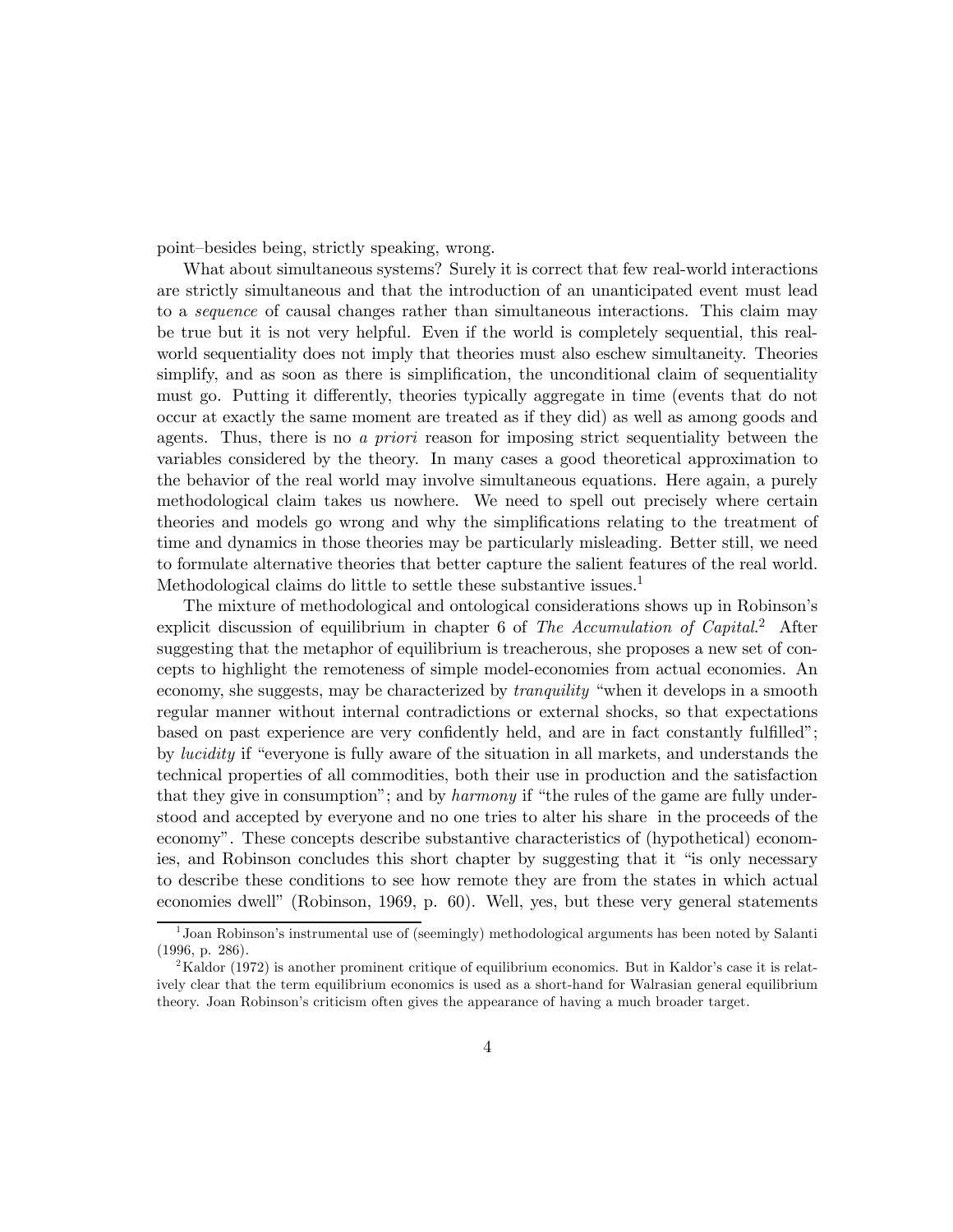still form an insufficient basis for a blanket rejection of "neoclassical economics", if for no other reason than that not all neoclassical theories seem to claim or require the fulfillment of these conditions of tranquility, lucidity and harmony. A sequence of Hicksian temporary equilibria, for instance, need not involve expectations that are constantly fulfilled. Her comments point in the right direction—that is, to the need for a careful assessment of the relevance of different theories with respect to features of the real world—but they still leave the task undone.

#### 1.2 Equilibrium methodology<sup>3</sup>

Robinson's impossibility claim has been highly influential. Indeed, it may be the main inspiration behind the emphasis in much of the heterodox literature on the need to replace "equilibrium" economics with a "disequilibrium analysis" that is a truly dynamic and historically relevant. It is difficult to disagree, of course, with the desirability of dynamic and historically relevant theories. But the equilibrium / disequilibrium focus may have obscured the real issues.

What do we mean when we talk about equilibrium? There appears to be a range of different definitions, and the resulting ambiguity is a fundamental problem for methodological critiques that have "equilibrium" as their focal point. Sometimes constancy or absence of inherent tendencies to change is implied by the term, but there are plenty of growth equilibria in which quantities change. Thus, "constancy" will not work as a general definition. "Fulfilled expectations" will not work either: the fulfillment of expectations characterize some equilibria but clearly not all (e.g. Marshallian ultra-short run equilibrium or Lucas's theories of equilibrium business cycles). Market clearing, finally, is a non-starter if one wants to talk of Keynesian equilibrium models, including formal IS-LM models with excess supply in the labor market.

If there is a unifying element in the various equilibria, it appears to be this: each equilibrium (or set of equilibria) corresponds to the predictions of the underlying theory. Putting it differently, associated with any theory—whether phrased in the form of mathematical equations or described verbally— there exists a set of combinations of initial conditions and outcomes that are consistent with the theory. This set of theory-consistent outcomes constitute the equilibria of the theory. Some theories predict stationary outcomes, and the associated equilibria therefore will be characterized by constancy; some theories predict market clearing but others do not, and the associated equilibria accordingly exhibit market clearing or non-market clearing, as the case may be.

<sup>3</sup>The argument in this section draws on Skott (1984).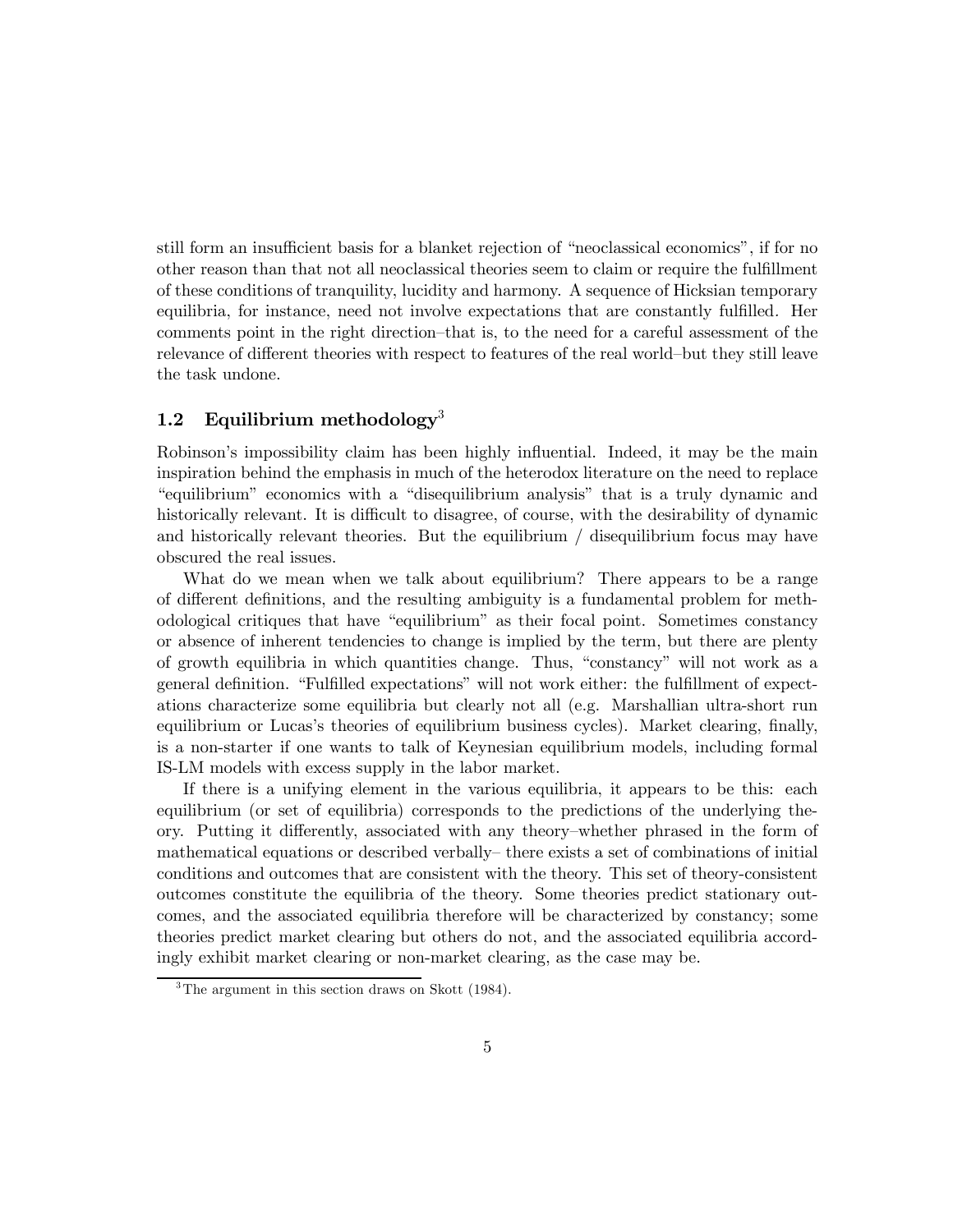Using this definition of equilibrium as *theory-consistent outcomes*, it makes no sense to criticize "equilibrium theory". To be against equilibrium—on this definition—is to be against theory. Equilibrium becomes a purely methodological term: we analyze the world using theories that, in order to be internally consistent, must have a non-empty set of equilibria. A theory without equilibria describes a system in which no outcomes can ever be consistent with the regularities posited by the theory.

Consider a couple of examples. An Arrow-Debreu-McKenzie theory posits a world in which all agents have well-defined preferences and in which their choice sets are limited only by budget constraints. The internal consistency of this theory requires the existence of a set of "equilibrium prices" that make the desired actions of all agents mutually consistent. In the absence of such equilibrium prices it is a matter of pure logic that some agents must face additional constraints, aside from the budget constraints considered by the theory. Analogously, simple Keynesian models posit a certain relation between consumption and income and state that investment is determined by animal spirits. This theory predicts an "equilibrium" level of income and employment but, of course, some workers typically will be involuntarily unemployed at this Keynesian equilibrium. In fact, if the predicted employment level violates a binding full employment constraint, there is no Keynesian equilibrium and the theory ceases to be internally consistent.

Robinson's historical-time models also have equilibria, on this definition:

The other type of argument [historical-time models, PS] specifies a particular set of values obtaining at a moment in time, which are not, in general, in equilibrium with each other, and shows how their interactions may be expected to play out. (Robinson 1962, p. 23)

The "particular set of values of the variables" may not be in equilibrium with respect to some (unspecified) restrictive theory, but the historical model obviously must permit these initial values, and the model—we are told—can be used to derive "how their interactions may be expected to play out". In other words, the interactions specified by the historical model generates a set of model-consistent equilibria.

Methodological critiques of equilibrium economics, to summarize, are of limited value in the absence of a clear definition of the term equilibrium. Various, conflicting definitions coexist in the literature, and many discussions of equilibrium are characterized by a profound lack of clarity. Several, usually incomplete, definitions of equilibrium can be found in Robinson's writings, but supporters of equilibrium theory also fail to provide clear definitions of the theory they defend. Blaug (1980, p. 101), for instance, argues that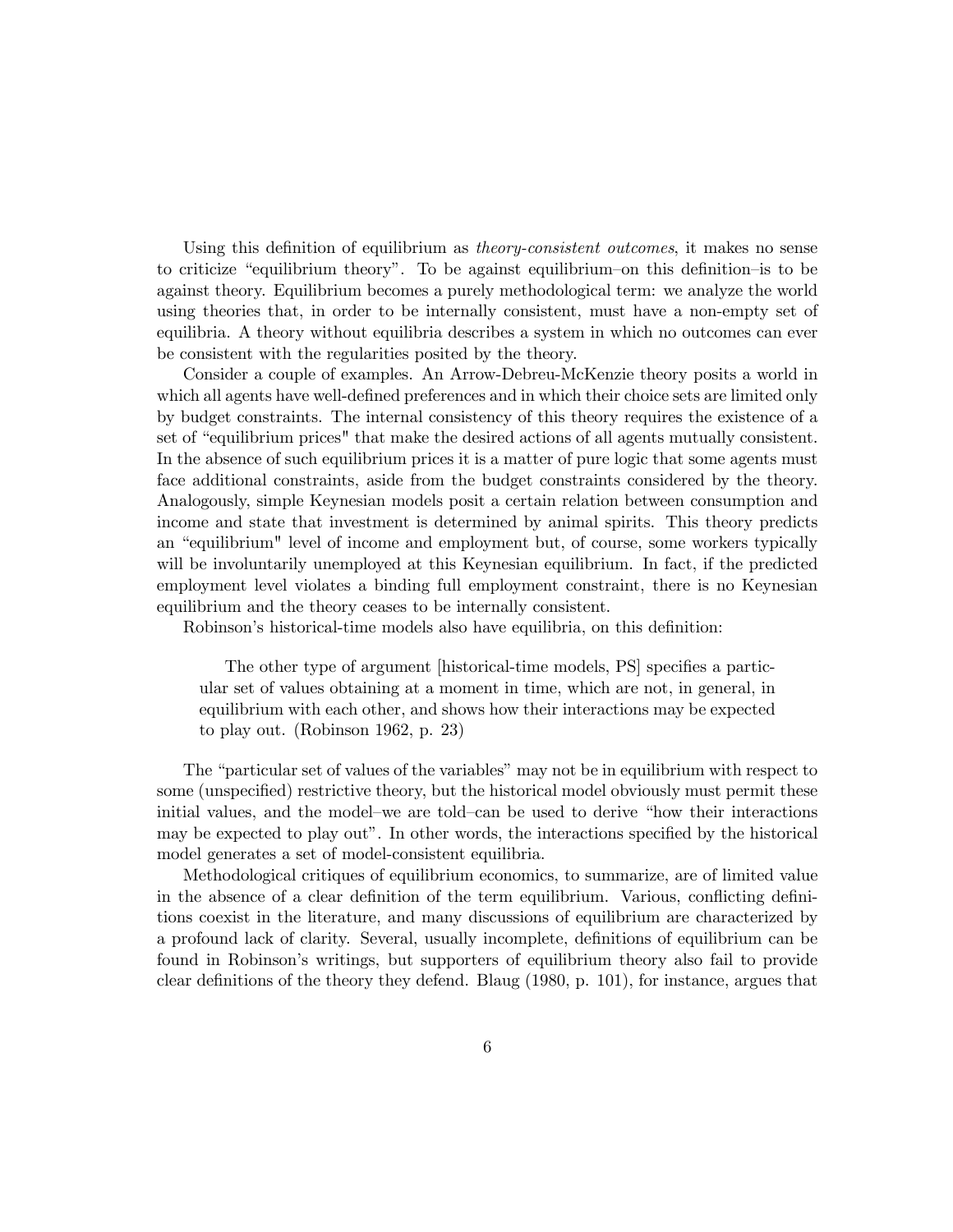The idea of equilibrium is, surely, nothing more than the prediction that the real-world observable counterparts of the endogenous variables of economic models will remain constant so long as the real-world counterparts of the exogenous variables remain constant.

This definition contains no less than three different components: (i) equilibrium as theoretical prediction, (ii) the correspondence of theoretical variables to real world counterparts and the direct applicability of the theory and (iii) a constancy requirement. The second requirement effectively restricts the equilibrium concept to theories intended for direct empirical testing. Theories of, say, closed economies without public sector, which no one would want to apply directly to actual economies, apparently have no equilibria. The third requirement rules out, say, growth equilibria or inflationary equilibria, or, alternatively, raises questions of how much and what kind of constancy is required.

My very inclusive definition of equilibrium as theory-consistent outcomes is motivated by this absence of a narrow, generally accepted definition.4 The broad notion of equilibrium makes a methodological critique of equilibrium economics meaningless. I view this implication of the broad definition as a virtue: adopting the broad definition may contribute toward a re-focusing of the debate on the underlying issues, that is, on the adequacy of particular theories or theoretical approaches with respect to some specified class of issues.

The notion of equilibrium has been discussed by many writers. A survey of this literature is beyond the scope of this paper. It should be noted, however, that some writers have taken a position that is similar to the one advocated in this paper. Estrup (1977, p. 241; emphasis in original), for instance, argues that a"model without an equilibrium is no model at all - there must be something wrong in its assumptions or in its deductions ...

<sup>&</sup>lt;sup>4</sup>With relatively slight modifications, this broad notion of equilibrium can provide a general, descriptive definition of what economists mean when they talk of equilibrium:

Associated with any non-vacuous and internally consistent theory is a full set of weak equilibria. This set is defined as the set of configurations of the conceptual variables of the theory which are feasible when the influence of all the postulated regularities are taken into account and the influence of all other conceivable disturbing factors is excluded. A subset of the full set of weak equilibria may be obtained by imposing additional regularity conditions and the term equilibrium is sometimes used in a stronger and more restrictive sense to describe those configurations which belong to the full set of weak equilibria and which also satisfy such additional conditions. A *restricted* set of equilibria in this *stronger* sense can be viewed alternatively as the full set of equilibria associated with a more restrictive, special theory. Skott (1984, p. 336-337)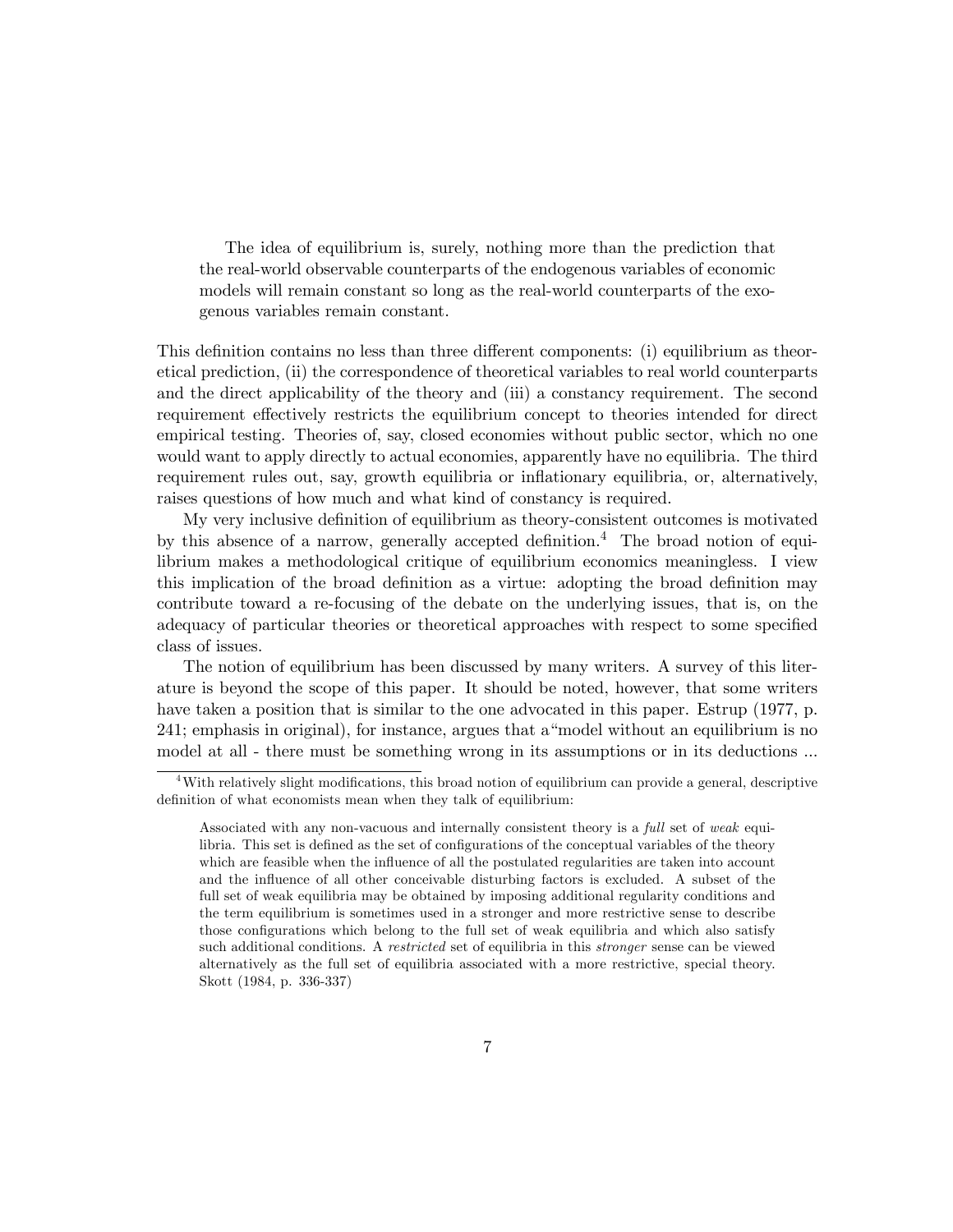The classical equilibrium analysis, therefore, is not an analysis of an equilibrium, but an analysis by means of an equilibrium". Katzner's (1998) analysis also has affinities with the argument in the present paper. Katzner identifies four methodological approaches: equilibrium analysis, disequilibrium analysis, non-equilibrium analysis and mutually interactive analysis. Although his terminology may be different than the one suggested in this paper, the substantive differences seem minor. Thus, "disequilibrium analysis may still be viewed as 'equilibrium analysis' with an altered system of equations" (p. 18), and non-equilibrium analysis (his preferred approach and the one associated with historical time) must be "coherent":

A model is *coherent* if it is internally consistent in the sense that, at every  $t$ , its relations representing simultaneously occurring behavior have unique solutions (i.e. solution vectors) and, where those solutions represent inconsistent planned activity, they are resolved into unique realized variable values according to appropriate allocative and other rules of market operations. The realized values themselves are sometimes called outcomes, and a (necessarily kaleidic) sequence of such outcomes, one for each period  $t$ , is a realized kaleidic timepath generated by the model. Thus, a model is coherent whenever it produces unique outcomes at each  $t$ , and its coherence is an attribute of the structure of a model rather than of its outcomes. (p. 332; emphasis in original)

The kaleidic time-path of Katzner's non-equilibrium model represents the equilibrium time-path associated with the theory, using my terminology. Katzner imposes a uniqueness requirement as part of his definition of coherence. I do not see anything incoherent or internally inconsistent in the non-uniqueness of equilibrium and therefore included no similar condition in my definition of theory-consistent equilibrium. But this, as far as I can see, is the only substantive difference.

The argument in this paper, finally, shares some common ground with Cohen's (1993) analysis of Robinson's methodology. Following Bliss (1975), Cohen suggests that equilibrium be viewed as simply an analytical stepping stone. Equilibrium analysis, in this sense, he argues, represents one of the stages in Robinson's historical approach. The distinctive characteristic of this approach, according to Cohen (p. 233), is the recognition that "complications have to be reinserted before conclusions drawn from the model can be confronted with evidence from reality" (Robinson 1969, p. 64). The problems associated with reinserting the complications are discussed in section 3 below.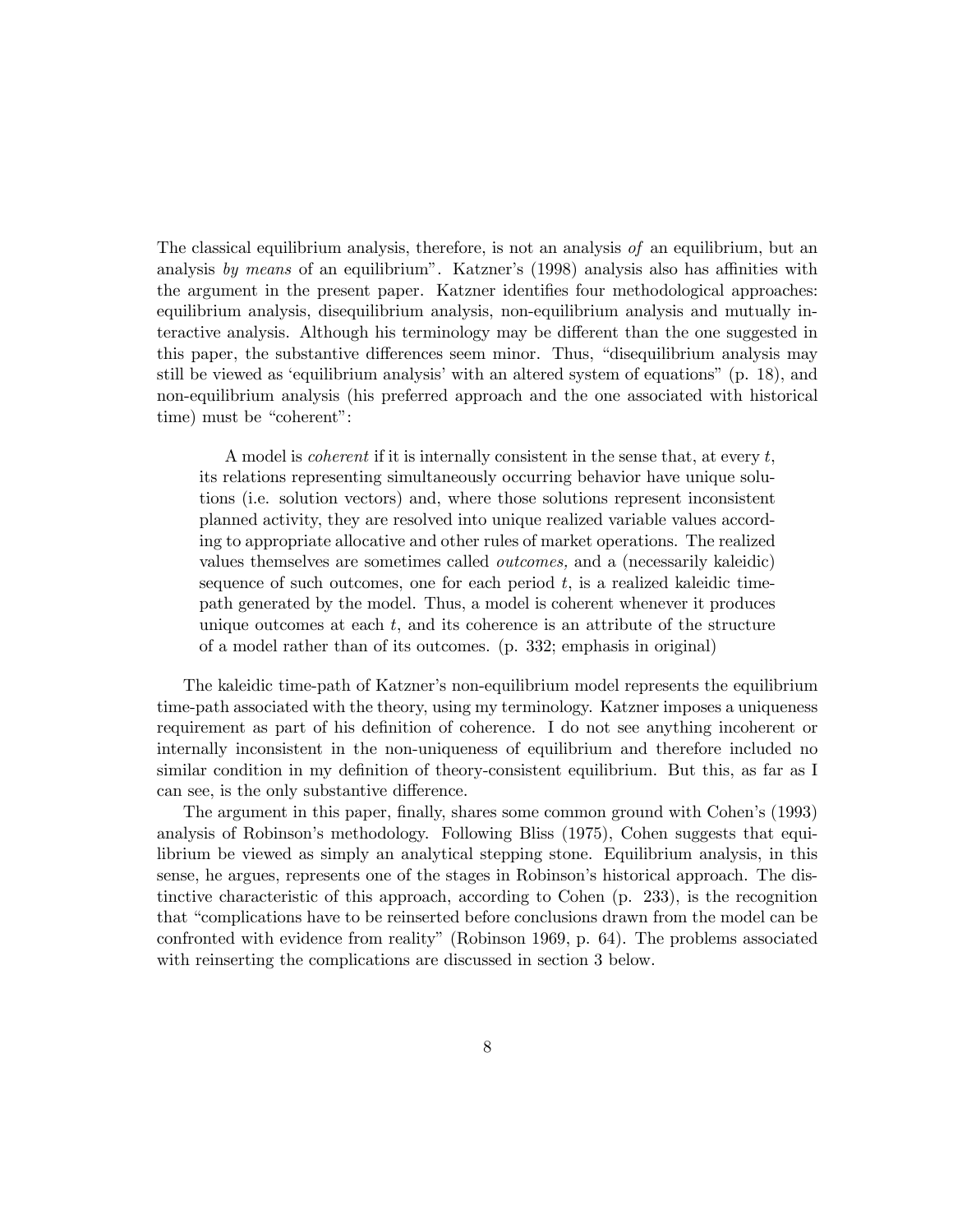#### 2 Stability analysis and historical time

Sometimes theories are nested. Marshallian short-run equilibrium is a special case of ultra-short run equilibrium; full-employment equilibrium is a special case of Keynesian equilibrium; multisectoral models may include special cases with balanced growth trajectories. The nesting of theories in this way makes it possible to examine the stability of the nested theory, that is, one can examine whether the more general theory generates an outcome that can be approximated by—or perhaps converges to—the outcome predicted by the special case. This stability analysis is conditional on the more general theory, just as the statistical test of a special hypothesis  $H_1$  against a more general hypothesis  $H_0$  is conditional on  $H_0$ . Hence the stability analysis (the significance test) is of little value if one has no faith in the more general theory (the more general hypothesis).

Robinson's frequent criticisms of traditional stability analysis make sense within this terminological framework. She has been scathing in her comments on the "stability analysis' to be found in general equilibrium theory, and for good reason. Tatonnement processes do not qualify as serious stability analysis for the simple reason that no outcomes are specified during the tatonnement process. This is a fundamental methodological problem. A tatonnement process quite simply does not constitute a more general theory of decentralized market economies: the process does not allow for the possibility of outcomes without market clearing. In case of instability we are left without any predictions about the outcome. The theory allows for no trade, no production and no consumption to take place until the process has been brought to a successful end and an equilibrium has been established.

The tatonnement process, in Robinson's terminology, takes place in "logical time". By contrast, a proper stability analysis must take place within a framework—a broader theory—which allows outcomes that are "out of equilibrium" from the perspective of the theory whose equilibria are being tested for stability.<sup>5</sup> Or as she put it in *History vs.* Equilibrium:

If we construct the equations for a single self-reproducing system and then confront it with an unforeseen change, an event taking place at a particular date, we cannot say anything at all before we have introduced a whole fresh system specifying how the economy behaves in short-period disequilibrium. (quoted from Robinson 1978, p. 128)

<sup>&</sup>lt;sup>5</sup>Since only nested theories can be examined for stability, it follows that there is no way to decide the stability properties of equilibria associated with the most general theory that has been specified; by definition, this general theory is non-nested.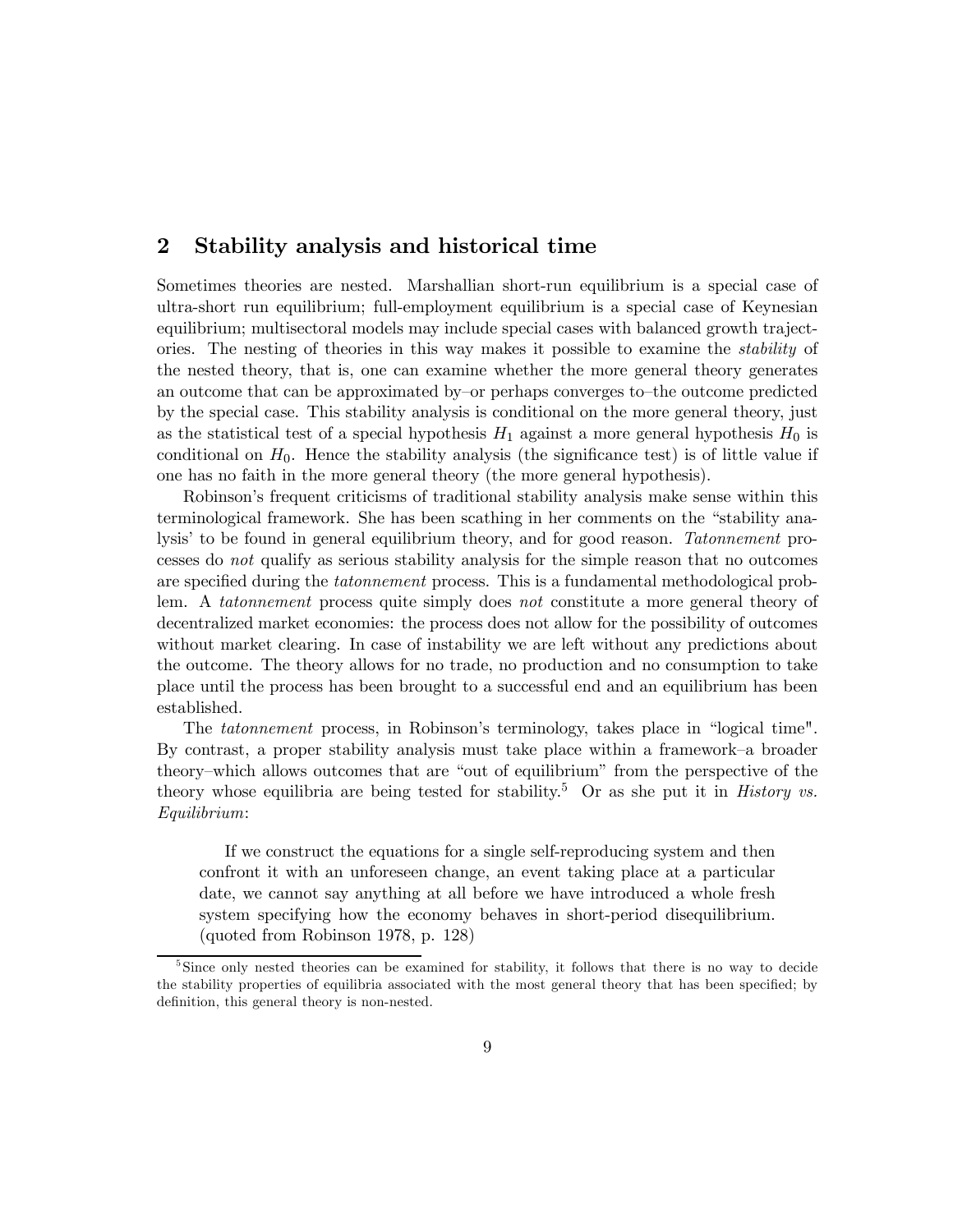This analysis gives a different perspective on the methodological problem in neoclassical theories of market clearing. The problem is not the "impossibility of getting into equilibrium." The problem arises from a failure to specify a coherent, more general theory which allows for non-clearing markets and within which the stability issue can be raised. The *methodological* error is the pretence that *tatonnement* processes in logical time may provide the required theory.

The unsatisfactory nature of *tatonnement* processes does not imply that stability analysis is impossible. In fact, the key message of Keynesian economics concerns stability: in the General Theory, Keynes developed (the outlines of) a theory which allows for outcomes with unemployment as well as for classical full employment. According to this theory the full employment position fails to be stable. The groundwork for this radical message is done in chapters 1-18, which effectively present an analysis of a fixed-money-wage economy; the (somewhat sketchy) stability argument follows in chapter 19.

Robinson (along with other post Keynesians and old Keynesians) has echoed Keynes's position and presented similar instability arguments (e.g. Robinson 1969 p.79; 1962 p.73- 4; 1971 p.91). In this light, moreover, the criticism of neoclassical analysis in Robinson (1974) is straightforward: without a demonstration that, contrary to Keynesian claims, market adjustments will in fact generate full employment, neoclassical analysis based on assumptions of market clearing is no "alternative to post-Keynesian theory of accumulation ... but an error in methodology–a confusion between comparisons of imagined equilibrium positions and a process going on through history".

As Robinson has also pointed out, Keynes had to "fudge" the stability argument in various ways (e.g. Robinson 1979, p. 113). He treated expectations as well-defined, certainty-equivalent point expectations and, rather than dump the economy at some arbitrary initial position, he assumed that a fix-wage short-run equilibrium had been attained. Thus, despite Robinson's protestations, it is hard to disagree with Hicks's comment that Keynes's analysis was only partly in historical time.6

But perhaps being partly in historical time is all we can hope for. All analysis is theory-driven. Explicitly or implicitly it stipulates and relies on various linkages and

 $6$ See Robinson (1977, p. 1325). Keynes himself commented that in the *General Theory* he was "more classical than the Swedes, for I am still discussing the conditions of short-period equilibrium" (Keynes 1973, p. 183). At a methodological level, moreover, Keynes expressed a belief in the usefulness of shortrun equilibrium models:

The main point is to distinguish the forces determining the position of equilibirum from the technique of trial and error by means of which the entrepreneur discovers where the position is. (Keynes, 1973, p. 182)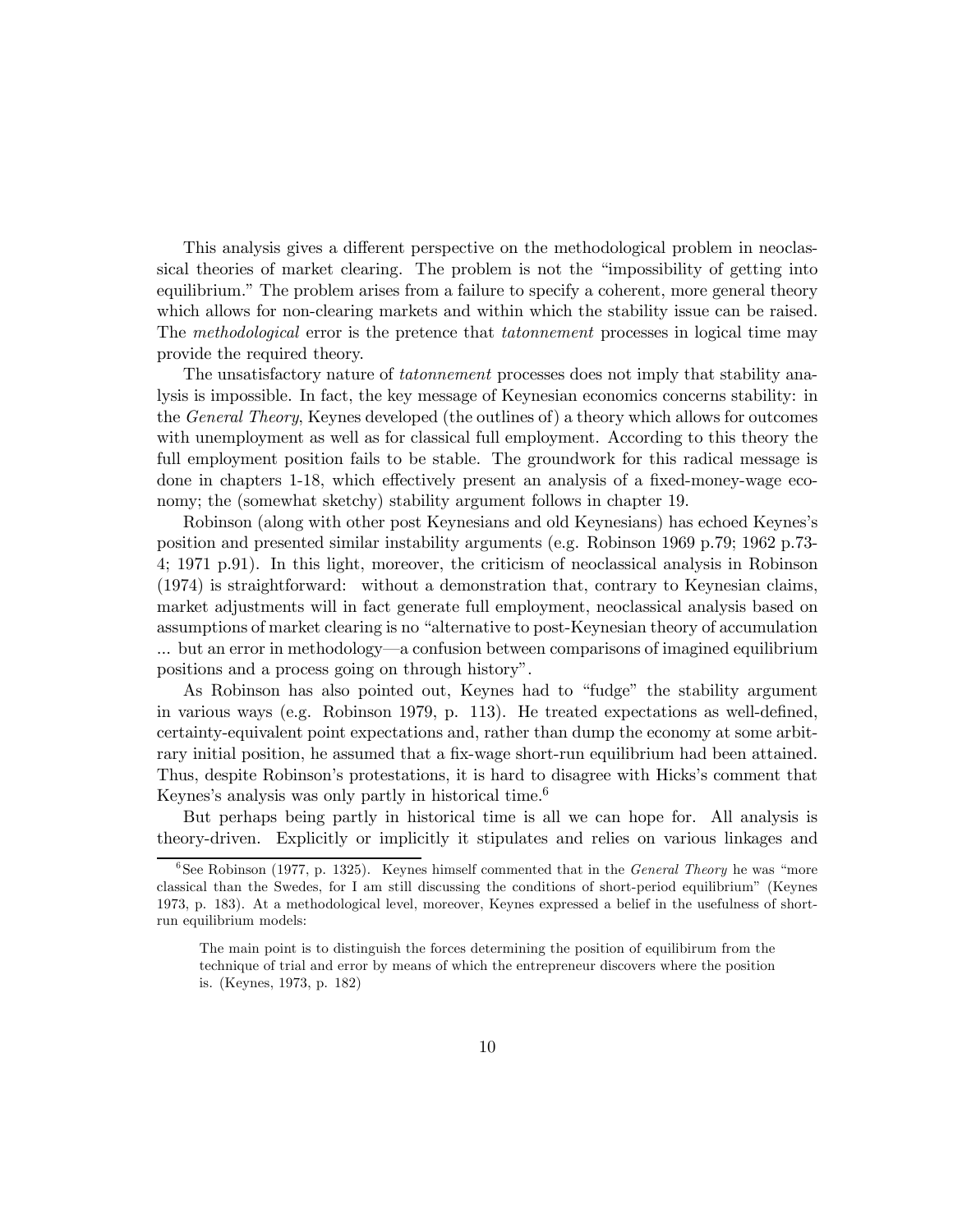dynamic effects between variables, and non-vacuous theories must impose restrictions on the set of possible initial patterns. If a theory states that workers' consumption is equal to their wage income, for instance, an analysis based on that theory cannot consider the implications of initial patterns in which consumption differs from wage income. The real question therefore is not whether an analysis is fully in historical time, it never is, but whether it is "sufficiently historical".

How does one decide whether a theory is sufficiently in historical time?<sup>7</sup> If, following Robinson (1962, p. 23), we define a historical-time model as one which specifies "a particular set of values obtaining at a moment in time ... and then shows how their interaction may be expected to play out", the criteria seem straightforward: A theory can be insufficiently historical if the set of permissible initial values is too restrictive, given the issues addressed by the analysis. Thus, the ability of markets to generate full employment cannot be analyzed in a satisfactory way by a theory which presumes universal market clearing and which therefore does not allow initial conditions that involve unemployment. Keynes's assumption of "short-run equilibrium" with fulfilled short-run expectations also raises questions. Expectations sometimes go wrong—except in a mythical golden age—and mistaken expectations must involve a divergence between outcomes and expectations in some short period. My own analysis in Skott (1989) therefore built up the analysis as a sequence of "ultra-short run equilibria" in which expectations need no be fulfilled.

As pointed out in the contributions to this volume by Harris and Dutt, significant progress has been made since The Accumulation of Capital. Robinson's analysis used golden-age models as stepping stones for an examination of internal contradictions in the growth process and for rather informal considerations of how the trajectory might be altered by various events. Subsequent work by post-Keynesians and writers in the structuralist tradition has pushed further in the direction of historical-time modeling of capitalist accumulation.8 Less well-known among post-Keynesians is the research project carried out by Carl Chiarella, Peter Flaschel and various coauthors (see e.g. Chiarella and Flaschel (2000)). They insist on building models that are integrated (in the sense of including the major markets in a capitalist economy: labor, goods and financial), that are consistent (in the sense that all accounting restrictions are seen to be satisfied at all times) and that trace the dynamic implications of arbitrary non-market clearing initial positions.

 $7$ The common metaphors used to illustrate the irreversibility of time are largely irrelevant in this respect, it seems to me. If we want to understand precisely what happens when an egg is cracked, it is a strength rather than a weakness that video recordings of the event can be re-run at will. It is hard to see, moreover, how the possibility of running the recording backwards could count as a strong argument against the use of recordings.

<sup>8</sup>The structuralist modeling strategy is discussed by Gibson (2003).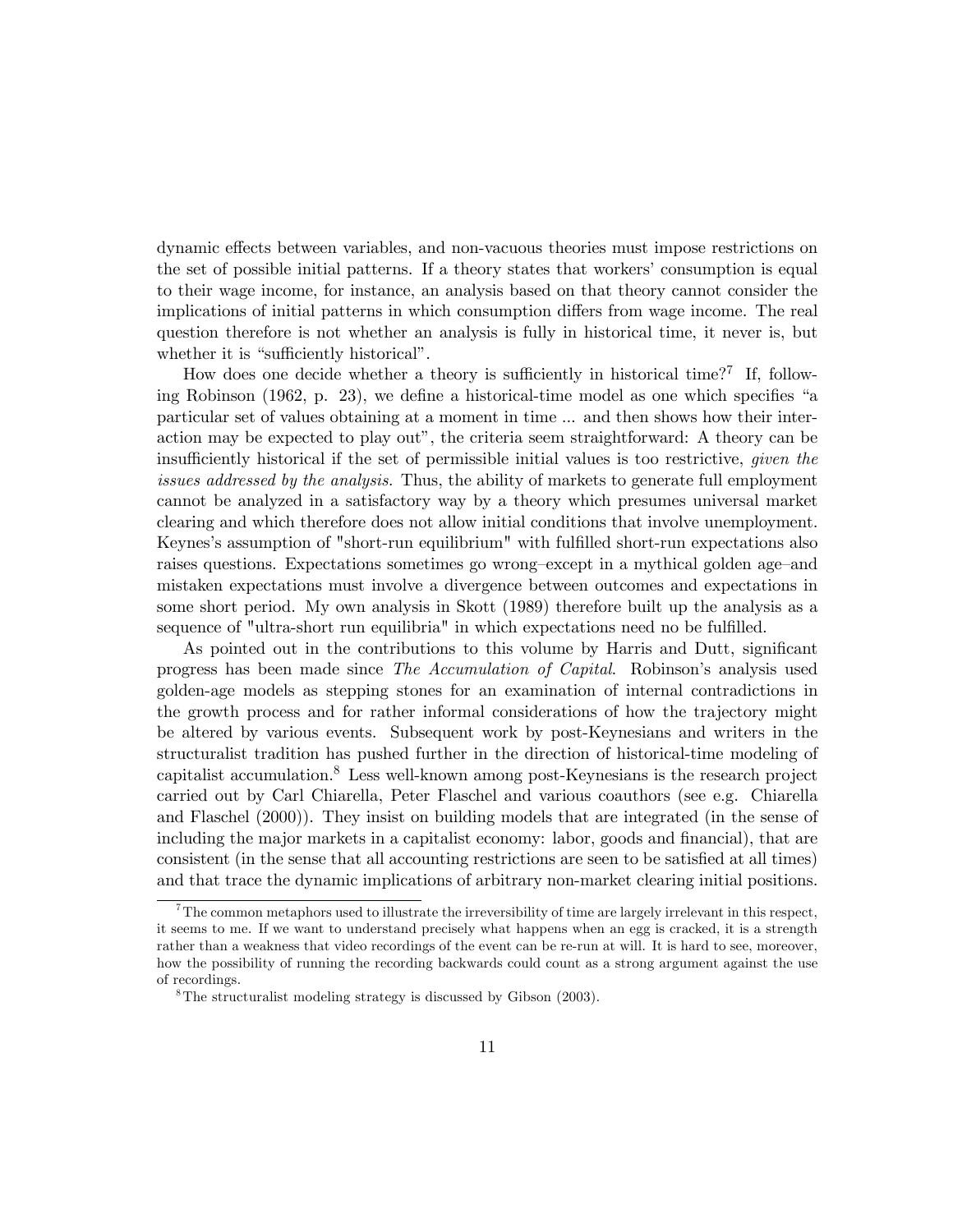Robinson might have taken issue with some of the substantive assumptions built into the models they have analyzed so far. But the methodological approach should have met her approval—except, that is, for their heavy use of mathematics, an issue that I now want to turn to.

#### 3 Mathematical models

#### 3.1 Powerless or redundant?

Robinson seems skeptical about the contribution of formal reasoning when it comes to stability analysis or, more generally, to the analysis of situations where expectations fail to be fulfilled. In Robinson (1962), for instance, she concludes a verbal analysis of the effects of changes in wages and prices with the following comment:

These various effects of changes in money-wage rates play across the various real movements discussed above. This makes the operation of the model complicated and confusing. That, however, is a merit, not a defect, since it corresponds to reality. (Robinson, 1962, p. 74)

This is a curious argument. The effects of changes in money wages clearly can be complex but that is no excuse for a vague analysis ("plays across") that makes the operation of the model "confusing". Why not try to make the analysis of the effects of changes in money wages as precise as possible?

Mathematical formalizations—including Tobin (1975), Dutt (1986-87), Chiarella and Flaschel (2000) and Flaschel and Franke (2000)—have clarified many of the dynamic interactions associated with changes in money wages. Formalization has made it possible to specify both the conditions for Keynesian instability and the types of instability that may arise much more precisely than would have been possible using verbal reasoning. None of the models, to be sure, capture the full complexity of the real world. But why not accept the formal models as helpful tools? If stylized models depicting mythical ages can be helpful, why not expect that by using simplified dynamic models we can "hope to be able to gain insight into the behavior of the actual, complicated economy" (Robinson, 1969, p.64)?

Robinson's reservations concerning the use of mathematics may be related to her general critique of "equilibrium economics". Even if directed primarily at specific theories of perfect foresight and universal market clearing, a seemingly methodological criticism of "equilibrium economics" has a rather diffuse target, and Robinson and some of the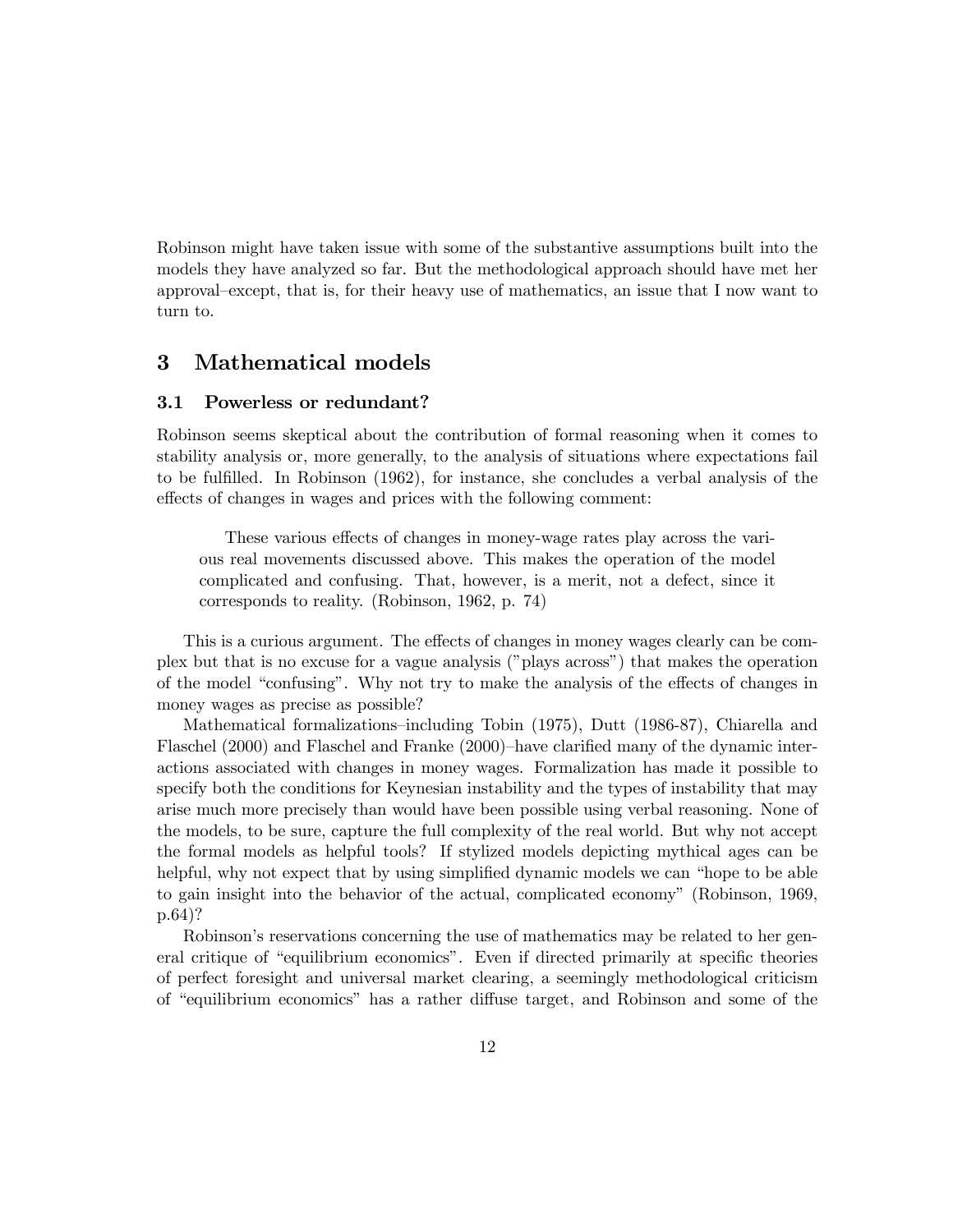post-Keynesian tradition that she inspired may have been deceived by their own rhetoric. Having (implicitly) identified mathematical modeling with equilibrium analysis and equilibrium analysis with a particular kind of theory, neoclassical theories of general equilibrium, they may have concluded that any kind of formal modelling should be avoided. Arguing along similar lines, Katzner (2001, p. 55) suggests that although formalization may appear to be the target of much criticism, it is an unhappiness with the kinds of questions being analyzed and the substantive assumption content of the analysis that constitutes the real source of dissatisfaction with the current state of economics.

In any case, a number of quotations can be found in which Joan Robinson suggests that, when not directly harmful, mathematical formalization may be largely redundant. Thus, Robinson (1979, p. 117) argues that

[m]athematical logic is a powerful tool of thought, but its application in economic theory generally seems to consist merely of putting circular arguments into algebra. (Robinson 1979, p. 117 )

Alternatively, formal analysis may be powerless:

disturbing events occur on disequilibrium paths. The resulting turbulence is beyond the skill of model builders to analyze. Historical analysis can be made only in very general terms. (Robinson 1962, p. 27)

It may be true, as argued by Harris (this volume, p. ) that Joan Robinson was not "averse to the use of mathematical modeling as such, if designed to eliminate errors in "thinking"". Indeed, one can find quotations along these lines in her work. The overall impression from her writings, however, is one of deep skepticism with respect to the usefulness of mathematical modeling, and indeed this skepticism seems widespread within the post-Keynesian tradition.<sup>9</sup> The following extended quote from the survey of Joan Robinson's economics by Gram and Walsh (1983, p. 534, n.14) expresses the reluctance to formalize the analysis:

<sup>&</sup>lt;sup>9</sup>Formalizations of post-Keynesian theories do exist, of course. Indeed, Robinson's analysis of the conditions for a 'golden age' (or other mythical ages) can be and has been presented in simple mathematical terms; early formalizations include Worswick (1959) and Findlay (1963). Robinson appears to have accepted Worswick's formalisation; her main objection concerns the incompleteness arising from Worswick's treatment of the real wage as exogenously fixed (Robinson 1959, p. 142). Robinson (1975) also cites Harris' (1973) formalization approvingly.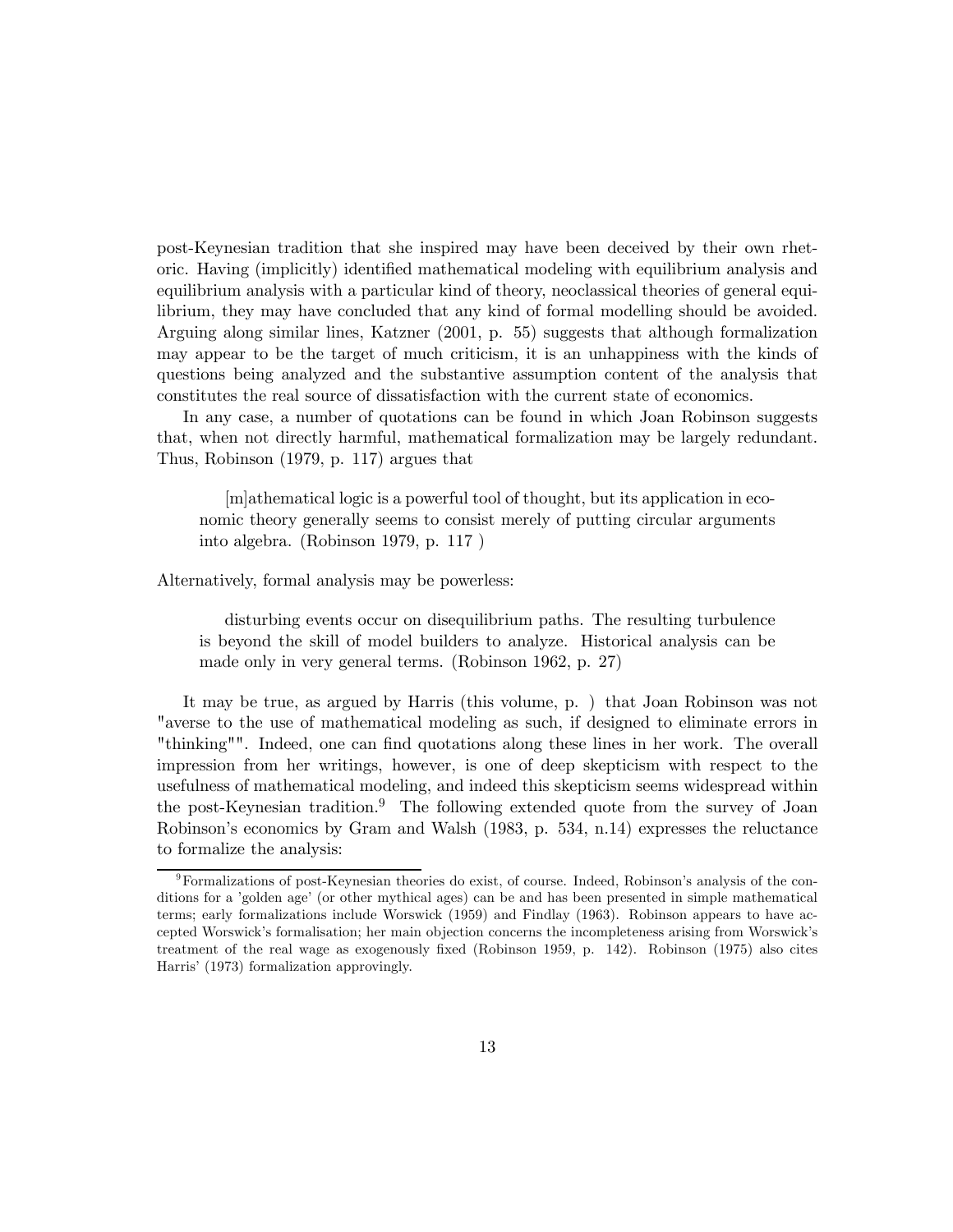It is easy enough, at this stage in the development of dynamic models of capital accumulation, to write down the equations characterizing a steady-state growth path ... But one hesitates to cast Robinson's golden age models in this mold, for there is more in her verbal descriptions than such formal structures adequately portray (which is not to say that we eschew or denigrate formal analysis). Perhaps the best one can do is to say that, even in a golden age, decisions in Robinson's argument are being taken (as one of our referees put it) in a state of Marshallian confusion (owing to Keynesian uncertainty). It just happens to be the case that events are unfolding in such a way as to be consistent with what are, in any case, very sketchy outlines of steady-state growth paths offered by formal growth theory. Marshallian firms, as it were, are leaving behind steady-state growth tracks, but those tracks do not in any very adequate way tell us why they are behaving in a manner consistent with these requirements of a golden age, and they are certainly not to be enshrined as a complete description of what is going on.

It is true that simple mathematical models do not provide a complete description of what is going on, but neither does simple verbal reasoning. Neither type of theory, in any case, is meant to give a complete description, and theories, whether presented verbally or mathematically, can and should be supplemented by historical and empirical studies. The advantage of formalization is that in many cases it will enable one to present and analyze more complex and more satisfactory theories and to do so with greater clarity and transparency. The use of mathematics therefore becomes particularly helpful if one wants to go beyond the golden age. And although an important stepping stone, the analysis of golden ages has limited value:

if steady growth is proposed as a hypothesis, it sinks at the first step but ... it is useful in what Kornai describes as intellectual experiments, which are necessary to sort out the questions involved in analyzing complicated processes. ... I intended my golden age (which has often been mistaken for a hypothesis) to be used in this way. (Robinson 1977, p. 1330)

As she put it in The Accumulation of Capital,

It is important to remember, however, what complications have to be reinserted before conclusions drawn from the model can be confronted with evidence from reality. (Robinson 1969, p. 64)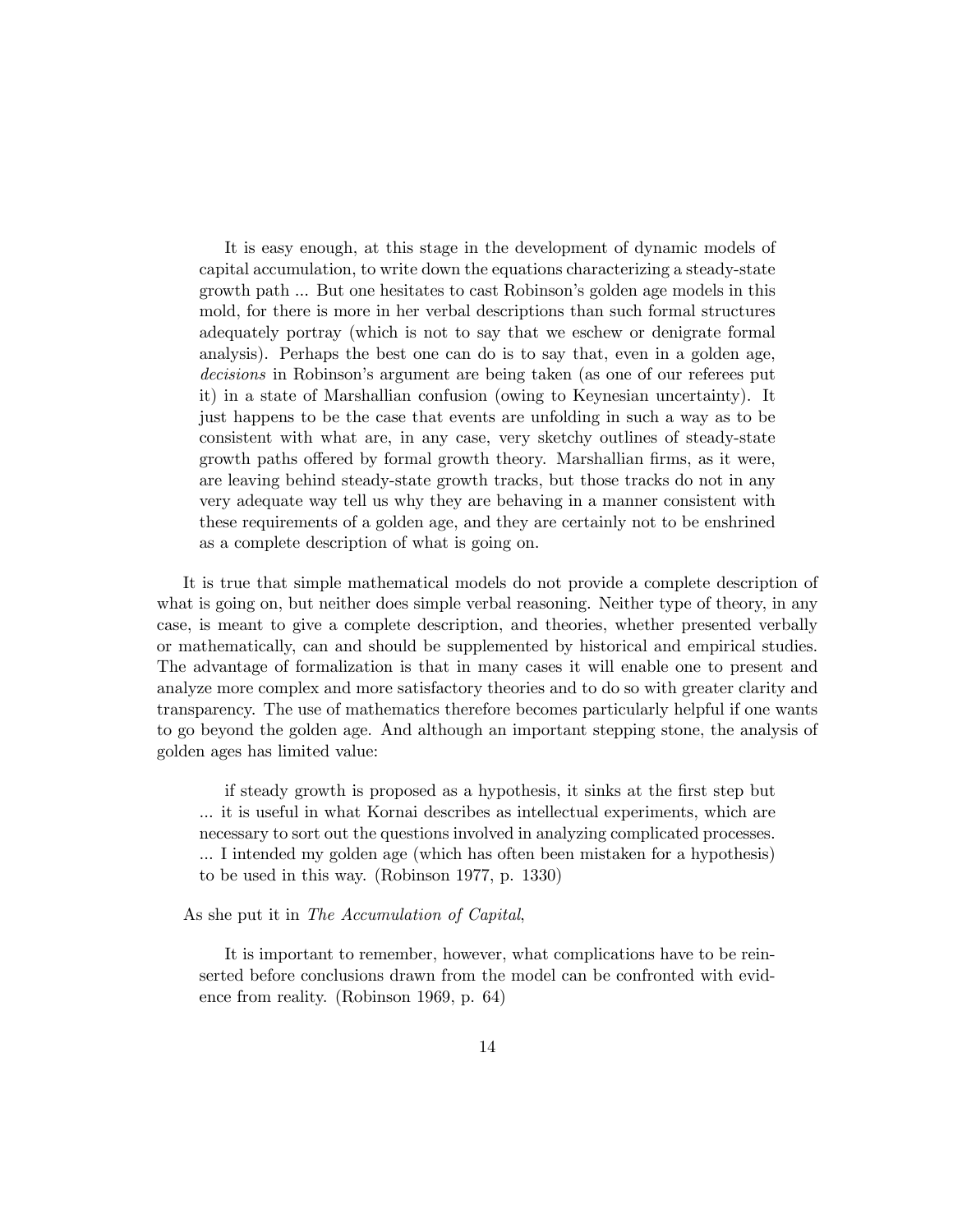#### 3.2 Reinserting the complications

How does one go about "reinserting the complications"? Both The Accumulation of Capital and Essays in the Theory of Economic Growth present complex verbal arguments. Golden-age relations are discussed alongside modifying influences, and matters are not helped by the fact that often the modifying influences and the interactions are only implicitly or partially specified. One example, referred to above, is the Keynesian analysis of the effects of changes in money wages. Here I shall briefly consider an example from Robinson's (1962, pp. 22-87) analysis of accumulation.

The choice of technique may have figured prominently in much of Robinson's writings but for present purposes nothing is lost by using a one-sector framework and assuming a fixed-coefficients technology.<sup>10</sup> Given the one-sector assumption, we have a well-defined accumulation function and Robinson's verbal argument (p. 47) implies that it takes the form

$$
g = \frac{I}{K} = f(r^e) \tag{1}
$$

where I is investment, K is the capital stock, g denotes the rate of accumulation,  $r^e$  is the expected future rate of profit on new investment, and  $f' > 0$  Saving, S, is proportional to total profits and, normalizing by the capital stock, we have

$$
\frac{S}{K} = sr \tag{2}
$$

where  $r$  is the current rate of profit and  $s$  the saving rate out of profits.

The current rate of profit is determined by a market-clearing condition for the product market. In a closed economy without public sector, this condition requires the equality between investment and saving, that is,

$$
sr = g \tag{3}
$$

In order to close the model, the specification of investment and saving is supplemented by assumptions concerning the formation of expectations. Most of the analysis focuses on the case of static profit expectations,

$$
r^e=r
$$

 $10$ Aside from a few remarks on the effects of different types of restraints in a "restrained golden age", the choice of technique plays no role in the essay on "A model of Capital Accumulation" in Robinson (1962). In the preface to The Accumulation of Capital, moreover, Robinson's comments on the intricacy of the choice-of-technique problem, noting that "the difficulty of the analysis is out of proportion to its importance" (Robinson, 1969, p. ix).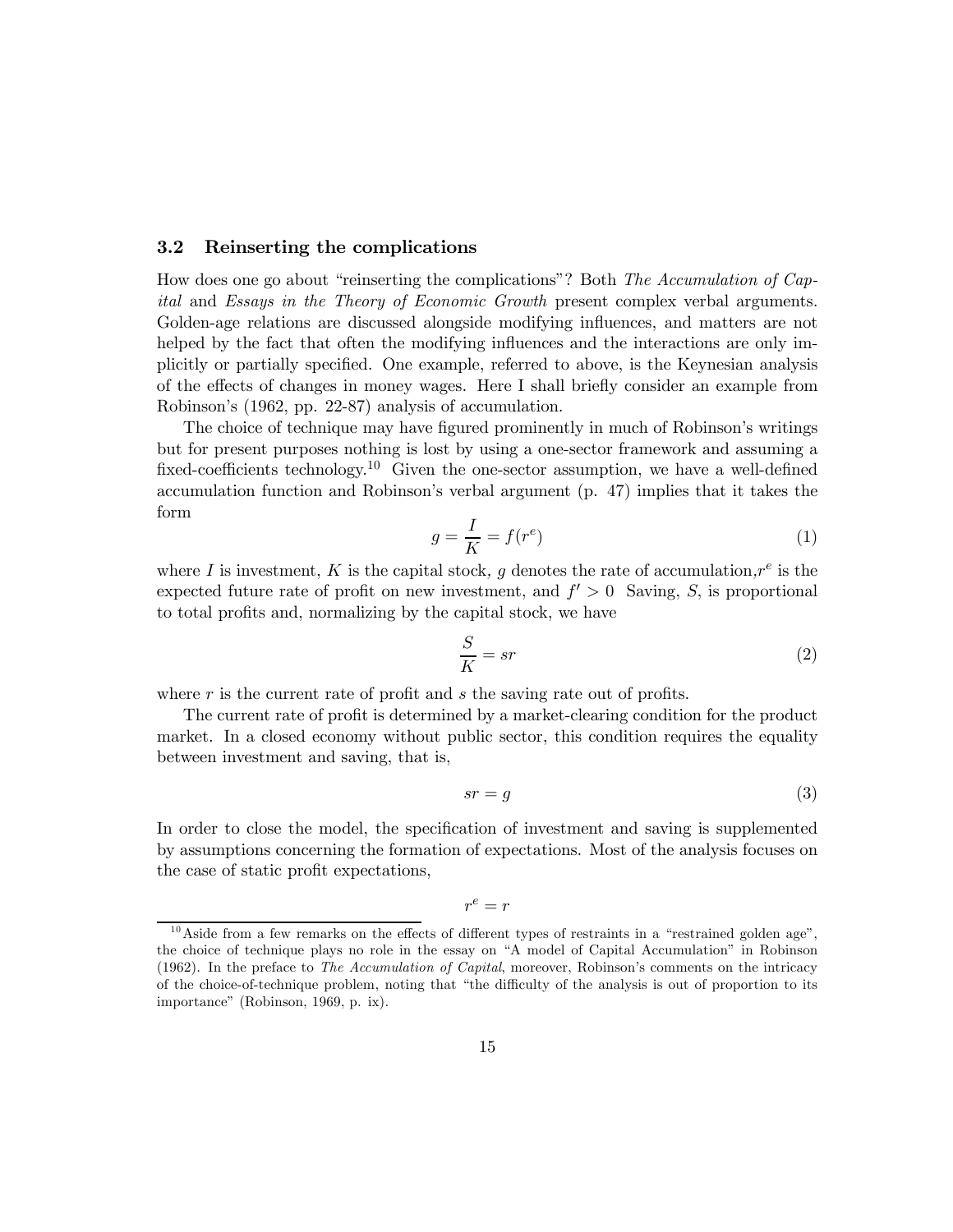Assuming that the investment function  $f$  is strictly concave, we may now get the wellknown "banana diagram" with two equilibrium solutions: an unstable solution with low growth and low profit rates and a stable solution with high growth and high profit rates.

Two points should be noted. The stability analysis (p. 48-49 and p. 63-64) would seem to fall foul of Robinson's own strictures: she has not specified a more general model which allows one to consider the trajectories following an initial position in which there is a discrepancy between desired investment and saving. Thus, it is hard to see how one can be sure that when lags are introduced "near-enough stability is realized" (p. 64). The notion of static expectations with respect to the profit rate, secondly, seems peculiar. Under conditions of imperfect competition, firms' expected profit rate,  $r^e$ , cannot be independent of their production and investment decisions and thus, implicitly, we have an assumption of price-taking behavior (perfect competition). As a corollary, the utilization of capital should be at the desired rate. This latter assumption is stated explicitly on p. 46: in the analysis of short-period equilibrium "let us suppose that competition (in the short-period sense) is sufficiently keen to keep prices at the level at which normal capacity output can be sold" (Robinson, 1962, p. 46). Algebraically,

$$
u = u^* \tag{4}
$$

where u is the rate of utilization and  $u^*$  is normal (or desired) utilization. Using this notation, the rate of profit can be written  $r = \pi u k = \pi u^* k$  where k is the maximum output-capital ratio as determined by the fixed-coefficient production function.

To address the first point, explicit lags may be introduced. Thus, to accommodate lags in a simple continuous-time setting, the investment function in equation 1 may be replaced by

$$
g^* = f(r) \tag{5}
$$

$$
\dot{g} = \lambda (g^* - g) \tag{6}
$$

where  $\lambda > 0$  is an arbitrary adjustment parameter and the dot indicates a time derivative;  $g^*$  is the desired rate of accumulation and g is the actual rate of accumulation. Equation 6 expresses the gradual adjustment of actual accumulation toward the desired rate and may be re-expressed using equations 5 and 3 as:

$$
\dot{g} = \lambda[f(\frac{g}{s}) - g]
$$

Thus, a locally asymptotically stable equilibrium at  $g^*$  satisfies the condition

$$
f'(\frac{g^*}{s}) < s
$$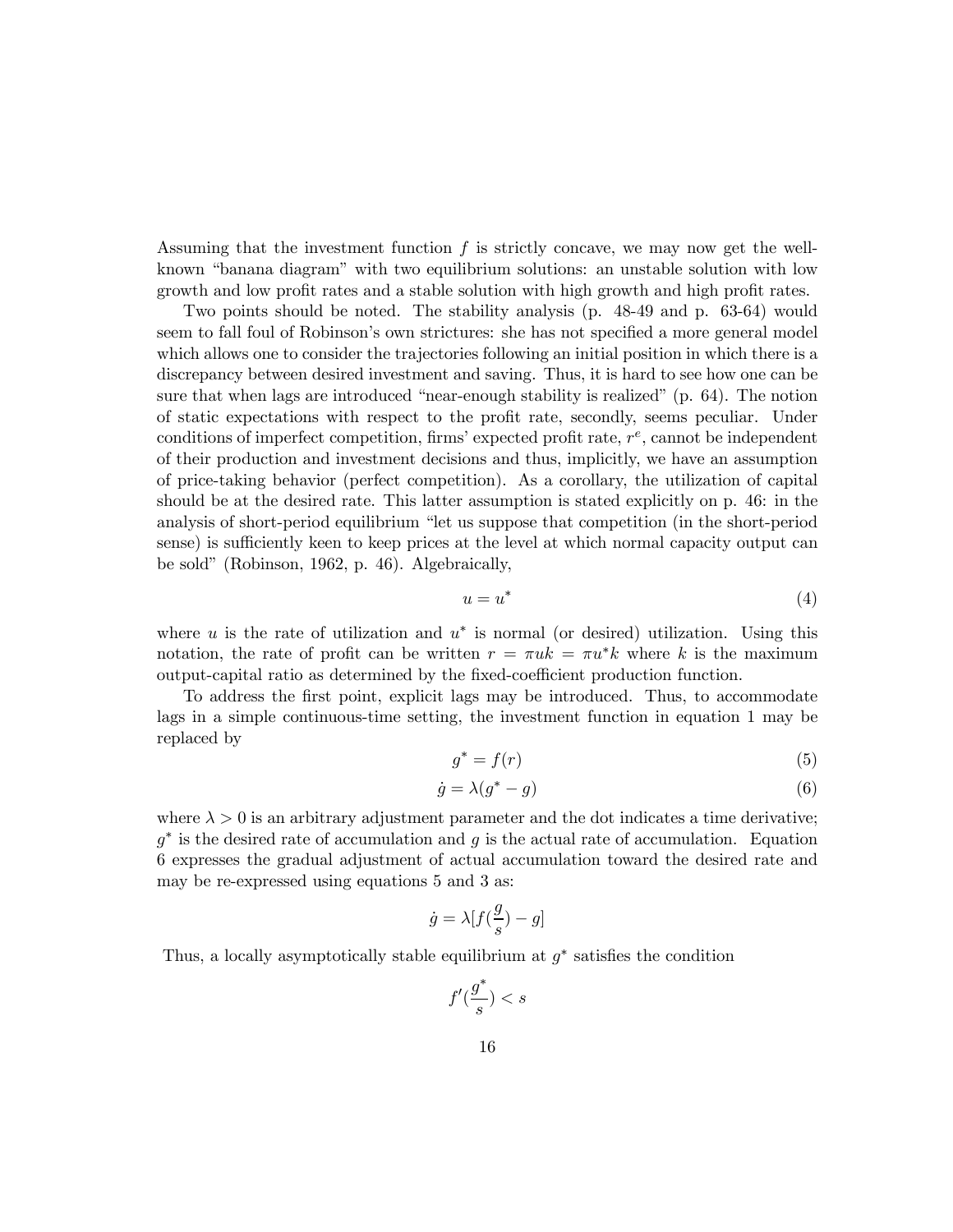This is the "Robinsonian stability condition", using Marglin and Bhaduri's (1990) terminology: investment must be less sensitive than saving to variations in the profit share.<sup>11</sup>

Turning to the second point, the assumptions of price-taking and utilization at the desired rate may be logically consistent but they are unattractive, both theoretically and empirically. Robinson acknowledges as much. She notes that "in reality, of course, markets for manufacturers are highly imperfect, prices are fairly sticky and changes in investment are generally accompanied by changes in output and employment"(Robinson, 1962, p. 65). But no real attempt is made to analyze the implications of these features. We are left with the assertion that despite these and other complications "all the same, in a broad way, our analysis of long-run growth remains cogent. ... the characteristic features of restrained and limping golden ages or of platinum ages can be discerned under the restless surface of unstable growth" (Robinson, 1962, p. 69).

One way to relax the desired-utilization assumption in equation 4 is to introduce a finite adjustment speed for prices and profit margins. Thus, let the profit share,  $\pi$ , adjust to the difference between actual and desired capacity utilization

$$
\dot{\pi} = \nu(u - u^*)\tag{7}
$$

where  $\nu > 0$  is again an arbitrary adjustment coefficient. With slow price adjustment it is now instantaneous movements in the utilization rate u (that is, in output normalized by the predetermined level of capacity output) that ensure the equalization of saving and investment: both the rate of accumulation, g, and the profit share,  $\pi$ , are predetermined at any given moment, and from the saving-investment balance in equation 3 and the definition of the profit rate,  $r = \pi u k$ , we can write

$$
u = \frac{g}{s\pi k}
$$

Thus, we can define a new function  $\phi$  and express capacity utilization as

$$
u = \phi(g, \pi) \tag{8}
$$

where  $\phi_q = u/g > 0$  and  $\phi_\pi = -\frac{sku^2}{g} < 0$ .

The assumption of slow price adjustment may be combined with slow adjustment of investment. Actual capacity utilization, however, should be allowed to influence investment

 $11$ The inequality is cast in terms of the sensitivites to changes in the profit rate, but in this model the output-capital ratio is assumed constant, and movements in the profit rate are therefore proportional to movements in the profit share. Multiplying both sides of the inequality by the value of the ouput-capital ratio gives the condition in terms of sensitivities to movements in the profit share.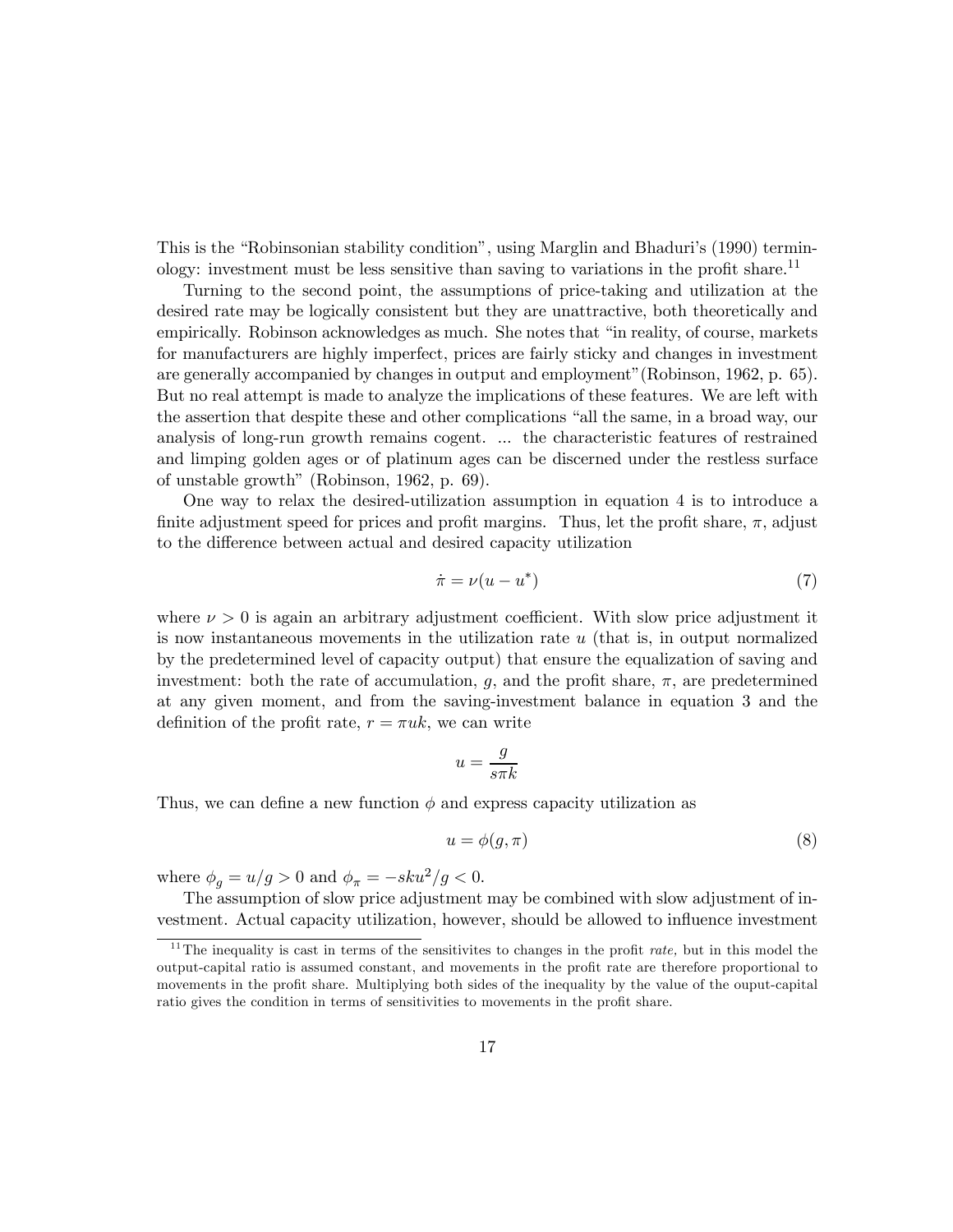and, as a simple extension of 5, let

$$
g^* = f(\pi, u) \tag{9}
$$

with partial derivatives  $f_{\pi} > 0$ , and  $f_u > 0$ .

Equations 6 and 7, with equations 8 and 9, constitute a two-dimensional dynamic system in the growth rate of the capital stock and the profit share

$$
\dot{g} = \lambda \{ f[\pi, \phi(g, \pi)] - g \}
$$

$$
\dot{\pi} = \nu [\phi(g, \pi) - u^*]
$$

The Jacobian is given by

$$
J(g,\pi) = \begin{bmatrix} \lambda (f_u \phi_g - 1) & \lambda (f_\pi + f_u \phi_\pi) \\ \nu \phi_g & \nu \phi_\pi \end{bmatrix}
$$

and, evaluated at the stationary point, we have

$$
\det(J) = -\lambda \nu (\phi_{\pi} + f_{\pi} \phi_g) = \lambda \nu \frac{u^*}{g^*} (sku^* - f_{\pi})
$$
\n(10)

$$
tr(J) = \left[\lambda \left(f_u \frac{u^*}{g^*} - 1\right)\right] - \left[\nu \frac{u^*}{g^*} s k u^*\right] \tag{11}
$$

The Robinsonian stability condition—desired investment being less sensitive than saving to changes in the profit share–ensures that  $\det(J)$  is positive. Saddlepoint instability can be ruled out, and local asymptotic stability depends on the sign of the trace. In the expression for the trace, the first term in square brackets may be either positive or negative. The second term, however, is negative and it follows that local stability obtains if the adjustment speed for prices is fast (relative to the adjustment speed of investment). Moreover, if the first term in square brackets is positive, complex eigenvalues and damped fluctuations must characterize the system for a range of  $\nu$ -values above the critical value that ensures local stability. Thus, Robinson's conclusion may be vindicated: a chance disturbance may generate fluctuations in the growth rate but "the wobbles around the desired rate grow less and near-enough stability is realized unless a fresh disturbance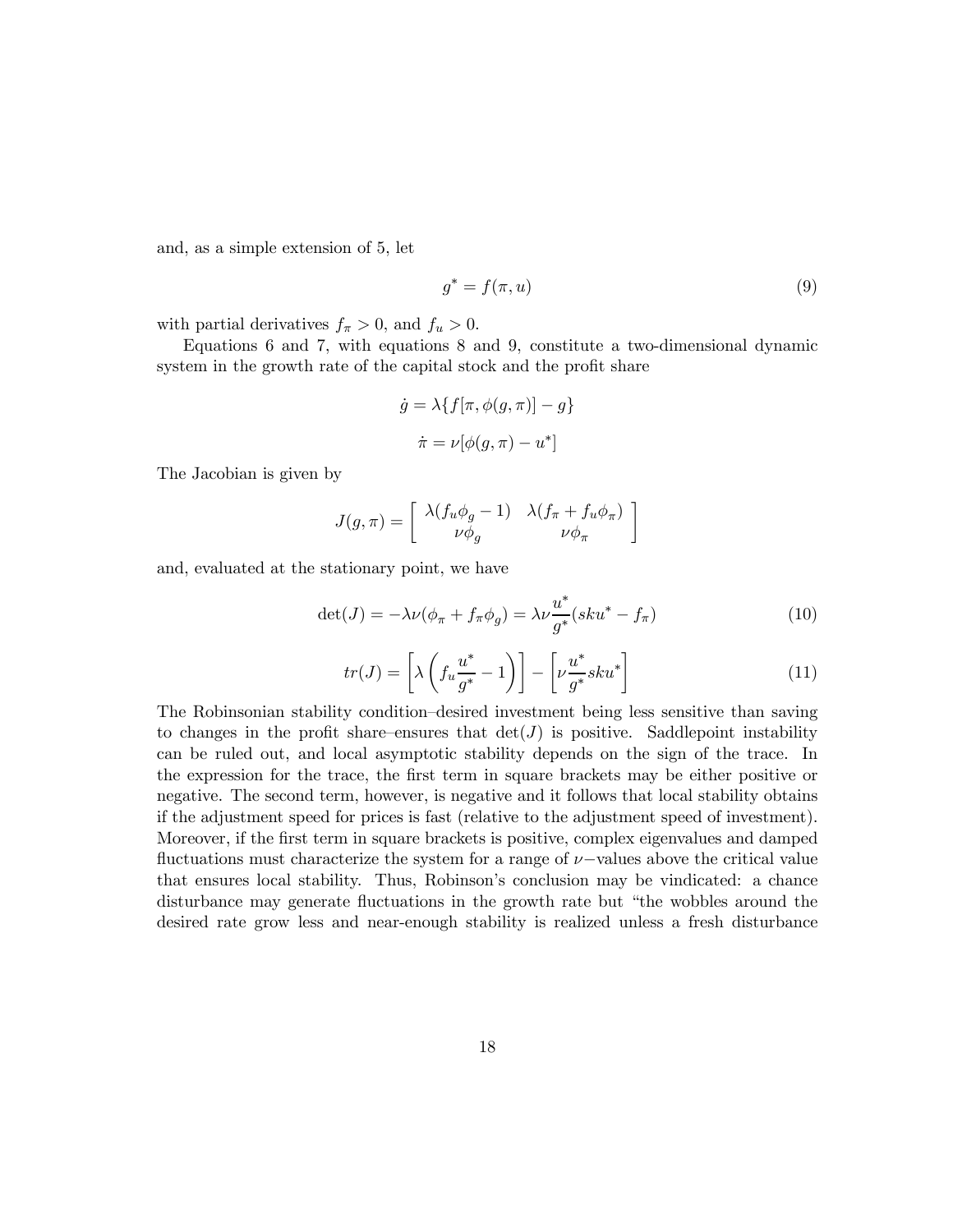intervenes" (Robinson, 1962, p. 64). The conclusion, however, is conditional on certain parameter values.12

These simple exercises in stability analysis could be extended and generalized in various directions.<sup>13</sup> Of course, no generalization will give us the final word on the dynamics of capitalist economies. But that does not invalidate formal analysis of (selected) dynamic interactions outside steady growth. The models bring clarity and enhance our understanding. The simple example above demonstrates the logical coherence of Robinson's conjecture that movements in the profit share may keep actual utilization close to desired utilization. But it also demonstrates the possibility of other outcomes and, more importantly, help to identify the conditions that give rise to the different outcomes.

#### 3.3 Dangers of formalization

Before closing this section, it should be noted that an emphasis on formal modelling techniques may involve significant dangers. Worswick (1959, p. 121) prefaced his formalization of The Accumulation of Capital with the warning that

It is sometimes thought that the objection to the use of mathematics in economics is that it is too hard. The more serious objection, however, is that it is much too easy.

The ease of mathematical manipulation may lead to a neglect of those issues that are hard to formalize or, equally dangerous, to a distortion in the way we look at those problems that are being analyzed. Formal mathematical analysis may also lead to a focus on mathematical elegance and a refusal to deal with the messiness of real history.<sup>14</sup> In

<sup>&</sup>lt;sup>12</sup>If u deviates from  $u^*$ , the assumption of perfect competition needs to be reconsidered. This in turn raises questions concerning the determination of expected profitability since, under imperfect competition, a firm's future profit rates cannot be independent of its pricing and investment decisions. The model, finally, treats output adjustments as infinitely fast while prices adjust slowly. The existence of production lags make this ranking of adjustment speeds questionable.

To avoid these and other problems, Skott (1989) reverses the adjustment speeds for output and prices in a model which includes labour and financial markets as well as an explicit analysis of firms' interrelated output and investment decisions. This model generates limit cycles around a locally unstable steady growth path.

 $13$ The model with slow adjustment in prices and investment is closely related to Steindl's (1952) argument. Flaschel and Skott (2004) analyse various extensions of the model, taking into account the interaction of the product market with labour and financial markets.

 $14$ One clearly should not "praise the logical elegance of a system which becomes self-contradictory when it is applies to the questions it was designed to answer" (Robinson 1978 p. 127-128). The prime example, of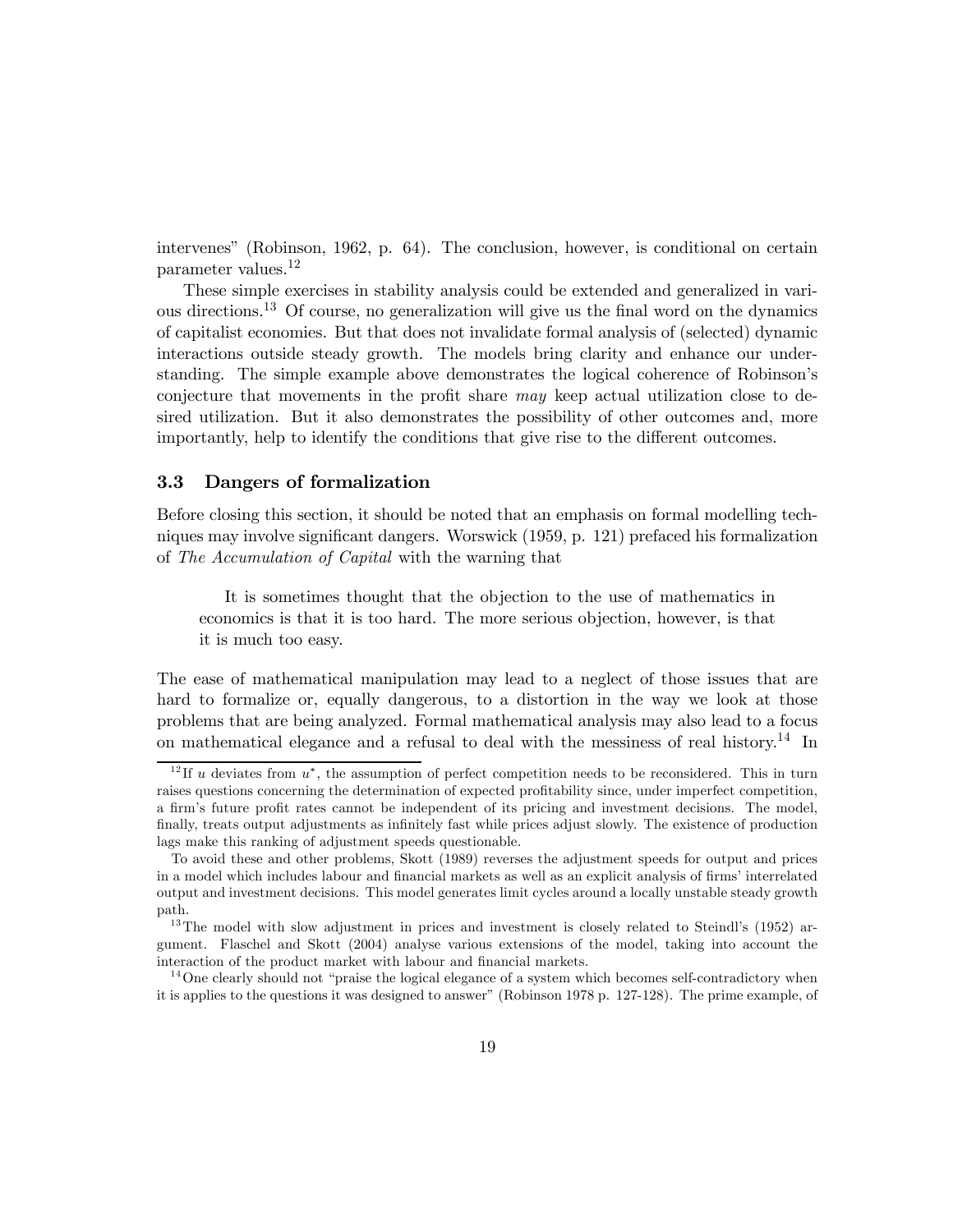some cases, undoubtedly, a lack of mathematical tools can impose a focus on less complex, but perhaps more relevant interactions. Indeed, casual observation suggests that many important insights can be expressed in relatively simple terms and that there may be strongly diminishing returns to the application of ever more sophisticated techniques.

One may also note the paradoxical usage of mathematics in much of mainstream economics. Over the last 30 years, in particular, macroeconomists have struggled to solve sophisticated problems of intertemporal optimization. These optimization problems represent grossly simplified and stylized versions of real-world optimization problems, the implicit presumption being that agents in the real world have already solved (or act as if they had solved) these more complex problems. All interactions between agents, on the other hand, are brushed aside by representative-agent assumptions. This is precisely how not to use mathematics. It may sometimes be relevant to include optimization in economic models as a stylized representation of goal-oriented behavior, but mathematical models are useful primarily because they allow a clear analysis of complex interactions between agents, each of whom may follow relatively simple (but possibly changing) behavioral rules.

These dangers of a technical fixation notwithstanding, a refusal to formalize arguments that can be formalized carries its own dangers. And arguably these dangers are even more serious. Without formalization the analysis easily gets bogged down in verbal reasoning that leaves the logical implications unclear. Moreover, the tortuous process of sorting out the logic of various systems using purely verbal reasoning may leave little or no resources for the task of piecing together and evaluating the relevance of the different theories.

#### 4 Conclusion

Robinson's relentless critique of capitalist inequities and her "hatred of injustice" (Harcourt, 1992) cannot fail to impress and inspire her readers. She clearly was right also to stress both the apologetic role of much economic theory and the pervasive influence of ideology on the way economic questions are being addressed by the discipline, a point which remains as pertinent as in her time, despite significant changes in mainstream economics over the last twenty years. The main elements in her substantive contribution to the analysis of accumulation, finally, have stood the test of time: the evolution of capitalist economies cannot be understood, in the short or the long run, without an analysis

course, is the application of Walrasian general equilibrium systems that presume universal market clearing to an examination of the ability of a decentralized market system to generate full employment.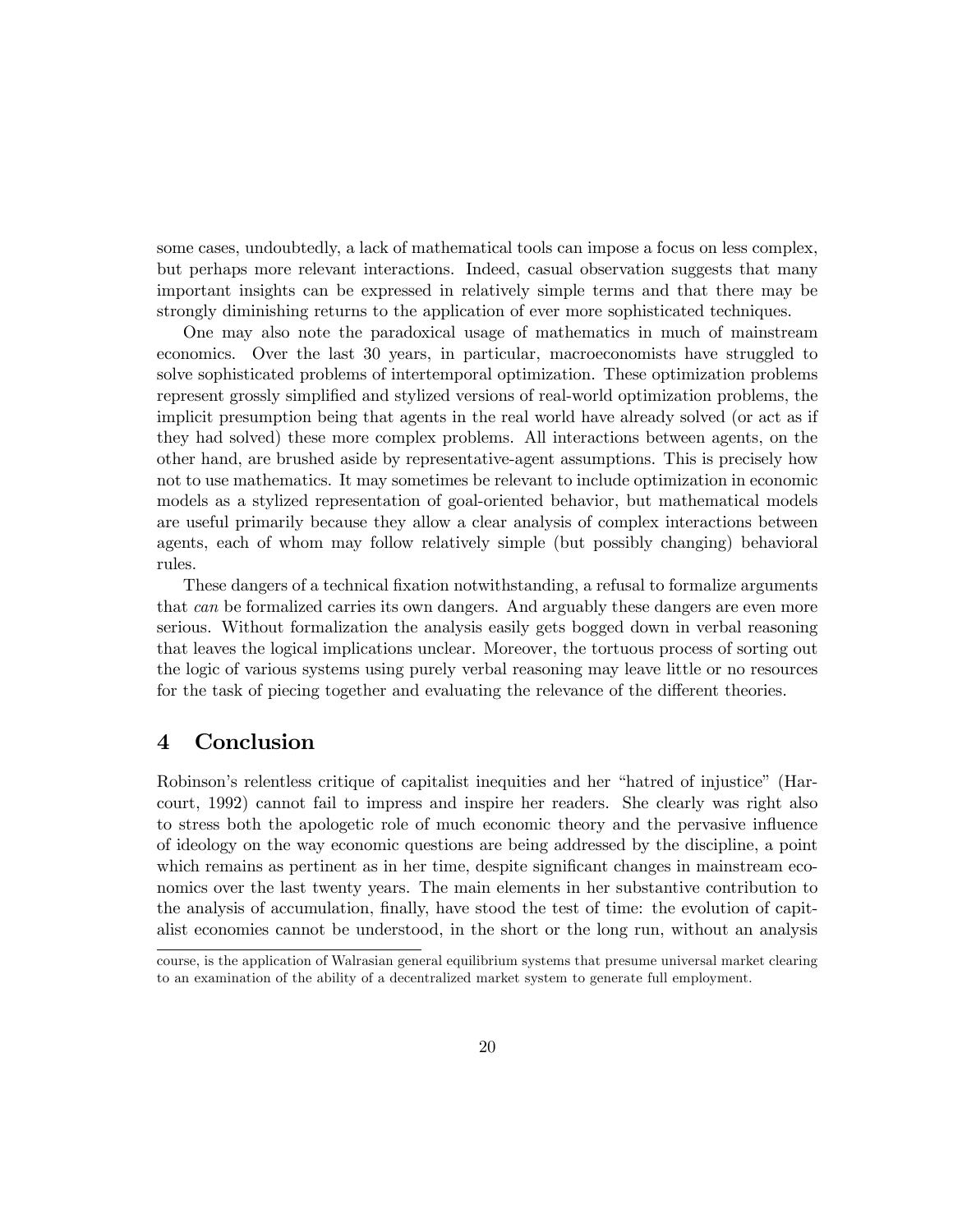of Keynesian issues of effective demand; social and distributional conflict, moreover, is central to the dynamics of the system, and path dependencies abound.

It is when it comes to her methodological positions that I have reservations. She may be right that much growth theory involves "a confusion between comparisons of imagined equilibrium positions and a process of accumulation going on through history". But, as argued above, some of her detailed methodological arguments seem less than convincing. Tatonnement-based stability analysis is a mockery but perhaps this point could have been made differently and more clearly. Path dependence, furthermore, does not imply the absence of theoretical explanation. Agreement with her view that "in most economic reactions the path the market follows, while it is adapting itself to change, has a long-persisting effect upon the position that it reaches" (Robinson, 1969, p.58) is fully compatible with equilibrium analysis, as defined above. Path dependence will be reflected in the theory and the character of the associated equilibria.

The biggest problem, however, concerns Robinson's legacy when it comes to formal modelling. She surely was right that "it is high time to abandon the mainstream and take to the turbulent waters of truly dynamic analysis" (Robinson 1978, p. 125). But without powerful analytical tools it is unlikely that the expedition will get very far. We should have no illusions that we can develop a "complete theory". A complete theory "would be only another box of tricks. What we need is a different habit of mind, to eschew fudging, to respect facts and to admit ignorance of what we do not know." (Robinson 1979, p. 109, 119) But there is no conflict between the use of formal models with well-defined equilibria and the development of habits of mind that eschew fudging, respect facts and admit ignorance of what we do not know. Critical economists cannot afford to leave the powerful tools of mathematical analysis to mainstream economists.

#### 5 References

Blaug, M. (1980) The methodology of economics . Cambridge: Cambridge University Press.

Bliss, C.J. (1975) Capital theory and the distribution of income. Amsterdam: North-Holland.

Chiarella, C. and Flaschel, P. (2000) The dynamics of Keynesian monetary growth. Cambridge: Cambridge University Press.

Cohen, A. (1993) "Does Joan Robinson's critique of equilibrium entail theoretical nihilism?" In G. Mongiovi and C. Rühl (eds) Macroeconomic theory: diversity and convergence, Aldershot: Edward Elgar.

Dutt, A.K. (1986-87) "Wage rigidity and unemployment: the simple diagrammatics of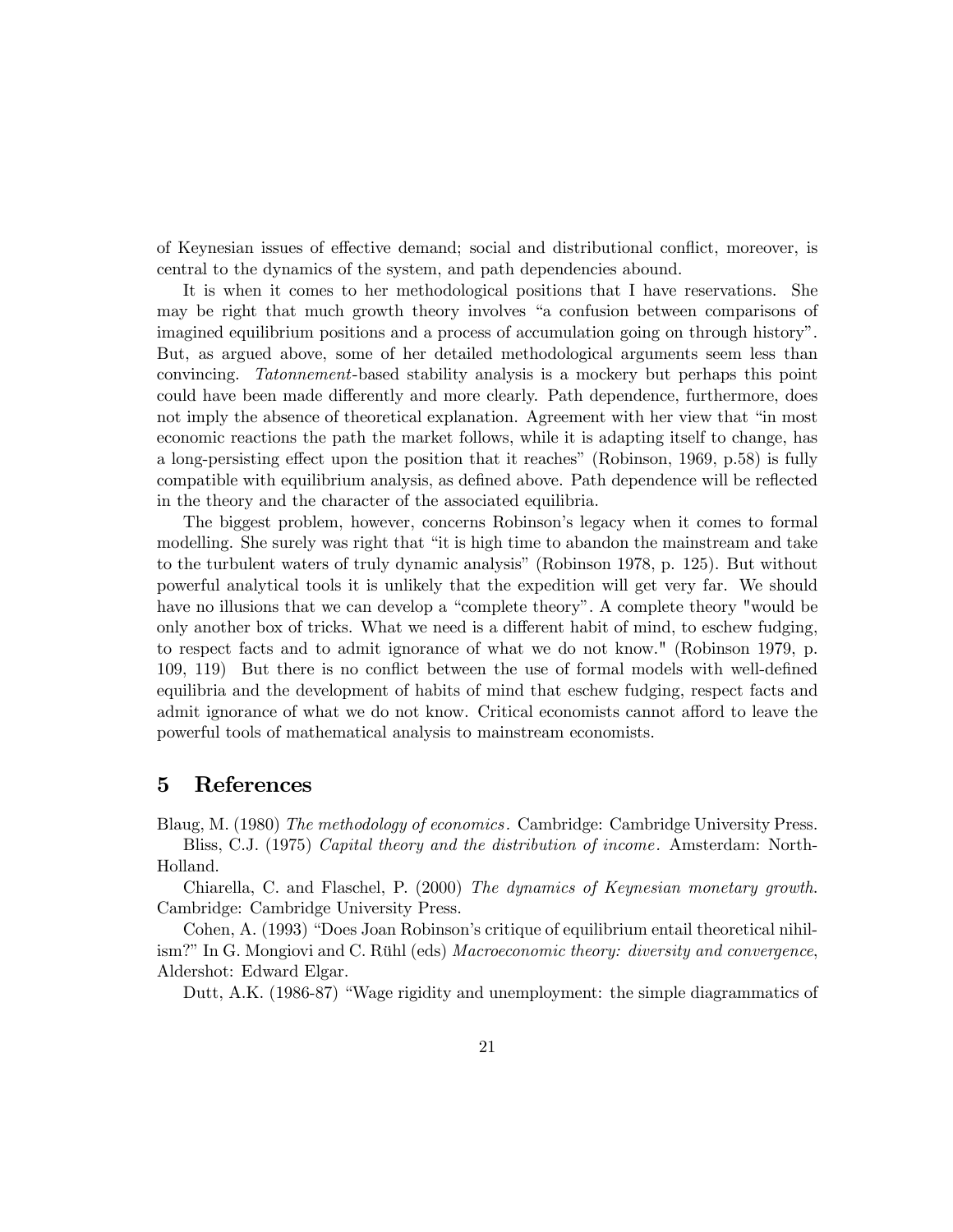two views". Journal of Post Keynesian Economics, IX, pp. 279-290.

Dutt, A.K. (this volume)

Estrup, H. (1977) Essays in the theory of income creation. Copenhagen: Akademisk Forlag.

Findlay, R. (1963) "The Robinson model of accumulation". Economica, 30 (117), pp. 1-12.

Flaschel, P. and Franke, R. (2000) "An Old-Keynesian note on destabilizing price flexibility". Review of Political Economy, pp. 273-284.

Flaschel, P. and Skott, P. (2004) "Steindlian models of growth and stagnation". Mimeo. Gibson, B. (2003) "An essay on late structuralism" in A. Dutt and J. Ros, Economic Development and Structuralist Macroeconomics, Cheltenham: Edward Elgar, 2003.

Gram, H. and Walsh, V. (1983) "Joan Robinson's economics in retrospect". Journal of Economic Literature, XXI, June, pp. 518-550.

Harcourt, G. (1992) "Joan Robinson". In P. Arestis and M. Sawyer (eds) A biographical dictionary of dissenting economists. Aldershot: Edward Elgar.

Harris, D.J. (this volume)

Kaldor, N. (1972) "The irrelevance of equilibrium economics". Economic Journal, 82, pp. 1237-1255.

Katzner, D.W. (1998) Time, ignorance, and uncertainty in economic models. Ann Arbor: Michigan University Press.

Katzner, D.W. (2001) Unmeasured information and the methodology of social scientific inquiry. Boston/Dordrect/London: Kluwer Academic Publishers.

Keynes, J.M. (1936) The general theory of employment, interest and money. London and Basingstoke: Macmillan.

\_. (1973) The collected writings of John Maynard Keynes, Volume XIV: The general theory and after, part II, defence and development. London and Basingstoke: Macmillan.

Marglin, S. and Bhaduri, A. (1990) "Profit squeeze and Keynesian theory". In S.A. Marglin and J. Schor (eds) The golden age of capitalism, Oxford: Clarendon Press.

Robinson, J. (1953-4) "The production function and the theory of capital". Review of Economic Studies, 21 (2), pp. 81-106. Reprinted (in a shortened version) in Robinson (1960).

\_. (1959) "A comment". Oxford Economic Papers, 11, pp. 141-142.

\_. (1960) Collected Economic Papers Val 2. Oxford: Blackwell, 1960.

\_. (1962) Essays in the theory of economic growth. London and Basingstoke: Macmillan.